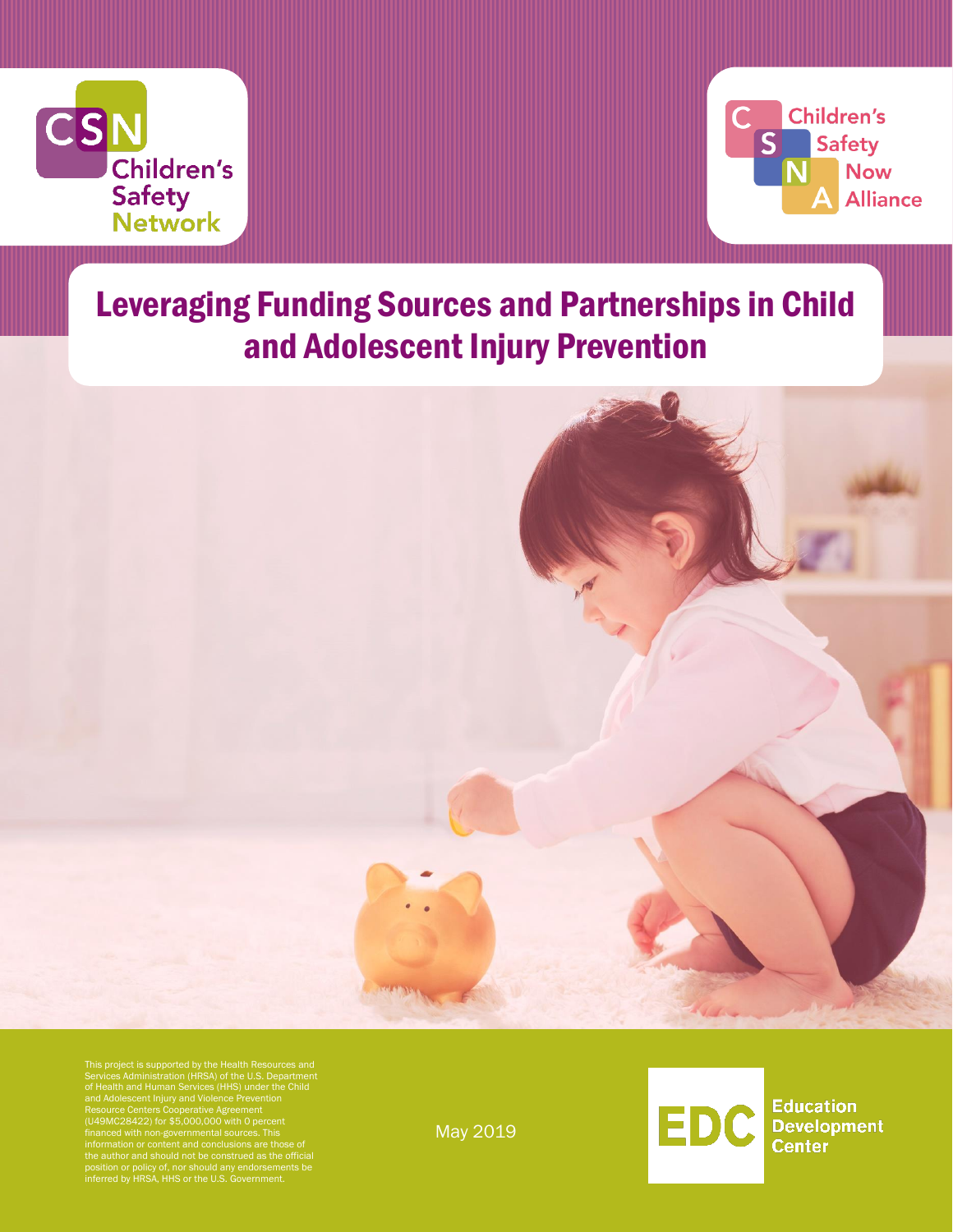# **Contents**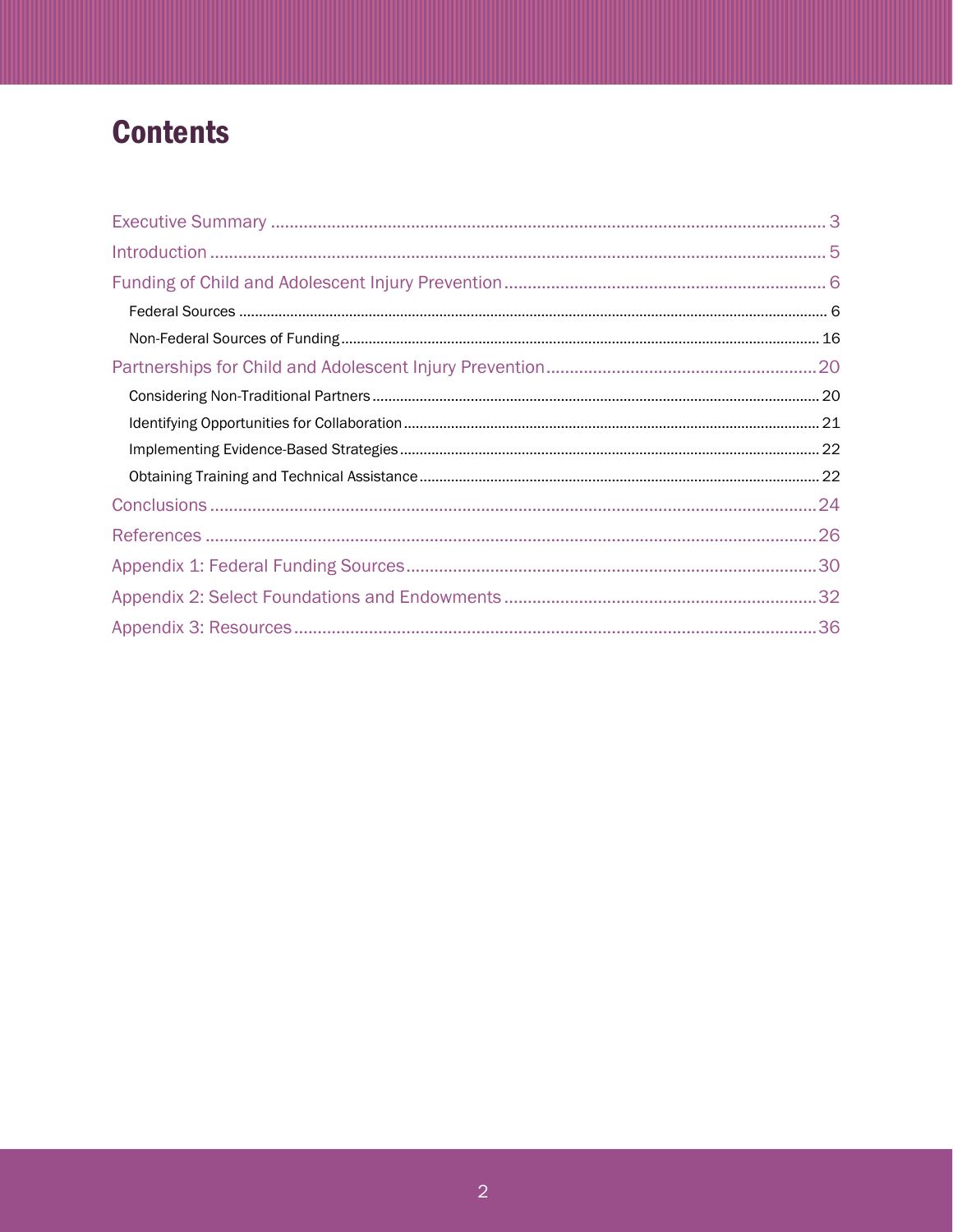# <span id="page-2-0"></span>Executive Summary

## Introduction

Injuries are the leading causes of morbidity and mortality among U.S. children and adolescents. State injury and violence prevention programs address a broad range of injury topics across varying populations, with initiatives funded by multiple sources, including federal agencies, hospitals, corporations, and foundations. Although researchers and practitioners have identified many proven strategies for preventing injuries among children and adolescents, these strategies need to be implemented more broadly. Partnerships that combine traditional partners (e.g., hospitals and health care systems) and non-traditional partners (e.g., philanthropies, and businesses) can play an important role in expanding the implementation of evidence-based strategies for child and adolescent injury prevention. In addition, multiple funding streams provide more opportunity for states to address injury and violence, but health leaders and practitioners are not always informed of all the potential funding streams and how they may form partnerships to more effectively integrate the funding and varying funder objectives to strengthen their injury and violence prevention systems.

This paper provides a compilation of multiple funding sources and strategic guidance on collaborating through traditional and non-traditional partnerships in order to achieve greater impact in reducing child and adolescent injury and violence.

## Child and Adolescent Injuries

Fatal Injuries. In 2017, about 60% of all deaths among children and adolescents ages 1-19 occurred as the result of unintentional injuries or violence (Centers for Disease Control and Prevention, 2019a). Deaths from these causes accounted for more than three-quarters (76.0%) of all deaths among teens ages 15-19, almost half (48.3%) of deaths among youth ages 10-14, and more than one-third of deaths among children ages 5 to 9 years (37.0%) and 1 to 4 years (40.5%). The largest proportion of these deaths were related to motor vehicle traffic (MVT) injuries, suicide, and homicide.

Non-Fatal Injuries. In 2014, approximately 8.2 million young people ages 19 or younger were treated in an emergency department (ED) for an injury (Agency for Healthcare Research and Quality, 2014). The vast majority of these injuries—more than 7.2 million—were unintentional. Nearly 212,000 injuries were severe enough to require hospitalization. Common causes of non-fatal injuries leading to hospitalization or ED visits included falls, MVT injuries, being struck by or against an object, and self-harm.

Costs of Child and Adolescent Injuries. Cost estimates indicate that, in 2014, injuries among children and adolescents contributed to approximately \$106.5 billion in costs related to deaths, \$124.5 billion in hospitalizations, and \$319.3 billion in ED visits. Cost estimates included medical costs, work costs, and quality of life loss (Children's Safety Network, 2014; Lawrence, 2011).

## Prevention of Injuries and Violence

Effective prevention efforts often combine strategies in three areas: education, enforcement, and engineering. Sources of information on evidence-based strategies include systematic reviews, meta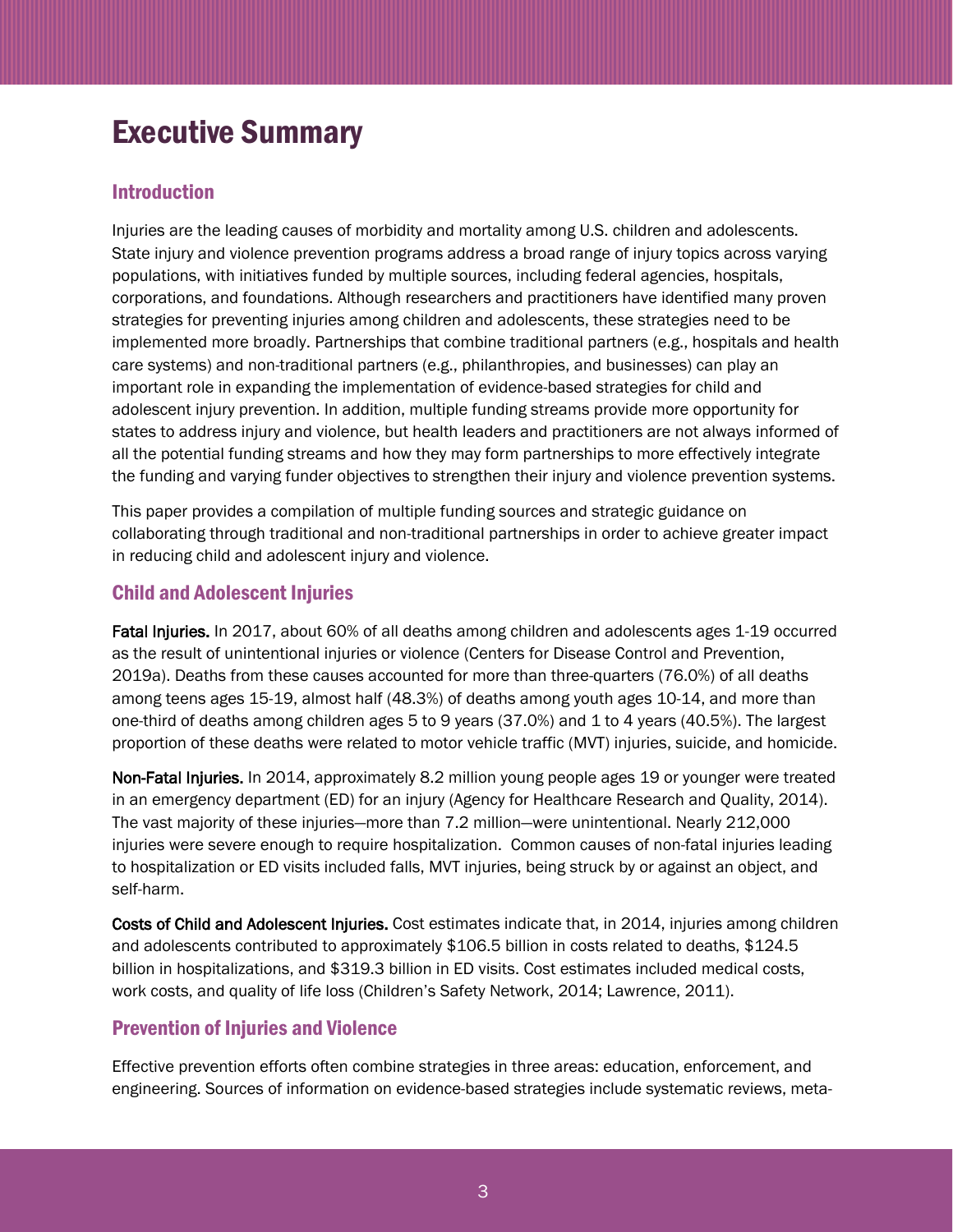analysis, federal registries of effective prevention programs, and guidelines and recommendations issued by professional organizations and other experts. The Children's Safety Network (CSN) resource *Evidence-Based and Evidence-Informed Strategies for Child and Adolescent Injury Prevention* (Education Development Center, 2019), presents findings from recent systematic reviews on overall injury prevention, unintentional injuries, substance abuse, and violence and self-harm.

Cost Effectiveness of Child and Adolescent Injury Prevention. Many proven child and adolescent safety interventions have been shown to yield substantial savings in medical costs, work costs, and quality of life loss. The Children's Safety Network (CSN) resource *Injury Prevention: What Works? A Summary of Cost-outcome Analysis for Injury Prevention Programs* (2014), presents the estimated cost savings associated with various injury prevention interventions. Government, managed care organizations, and third-party payers could all save money by encouraging the routine use of child and adolescent safety measures.

# Funding of Child and Adolescent Injury Prevention

Funding for child and adolescent injury prevention frequently comes from the federal government, in the form of grants and cooperative agreements awarded to state health departments, and other health organizations. Sources of non-federal funding include state revenues and dedicated funding streams, hospitals and health systems, corporations, and foundations. It can be challenging to stay informed of the multiple funding streams available. An aim of this paper is to provide a compilation of funding sources for injury and violence prevention programs.

# Partnerships for Child and Adolescent Injury Prevention

Partnerships that bring together traditional partners (e.g., hospitals and health care systems) and non-traditional partners (e.g., philanthropies, and businesses) can play an important role in extending the reach and impact of prevention efforts. Child and adolescent injury prevention programs have much to benefit from assessing opportunities for collaboration and working together to expand the implementation of effective child and adolescent injury prevention strategies. An aim of this paper is to encourage and support these collaborations.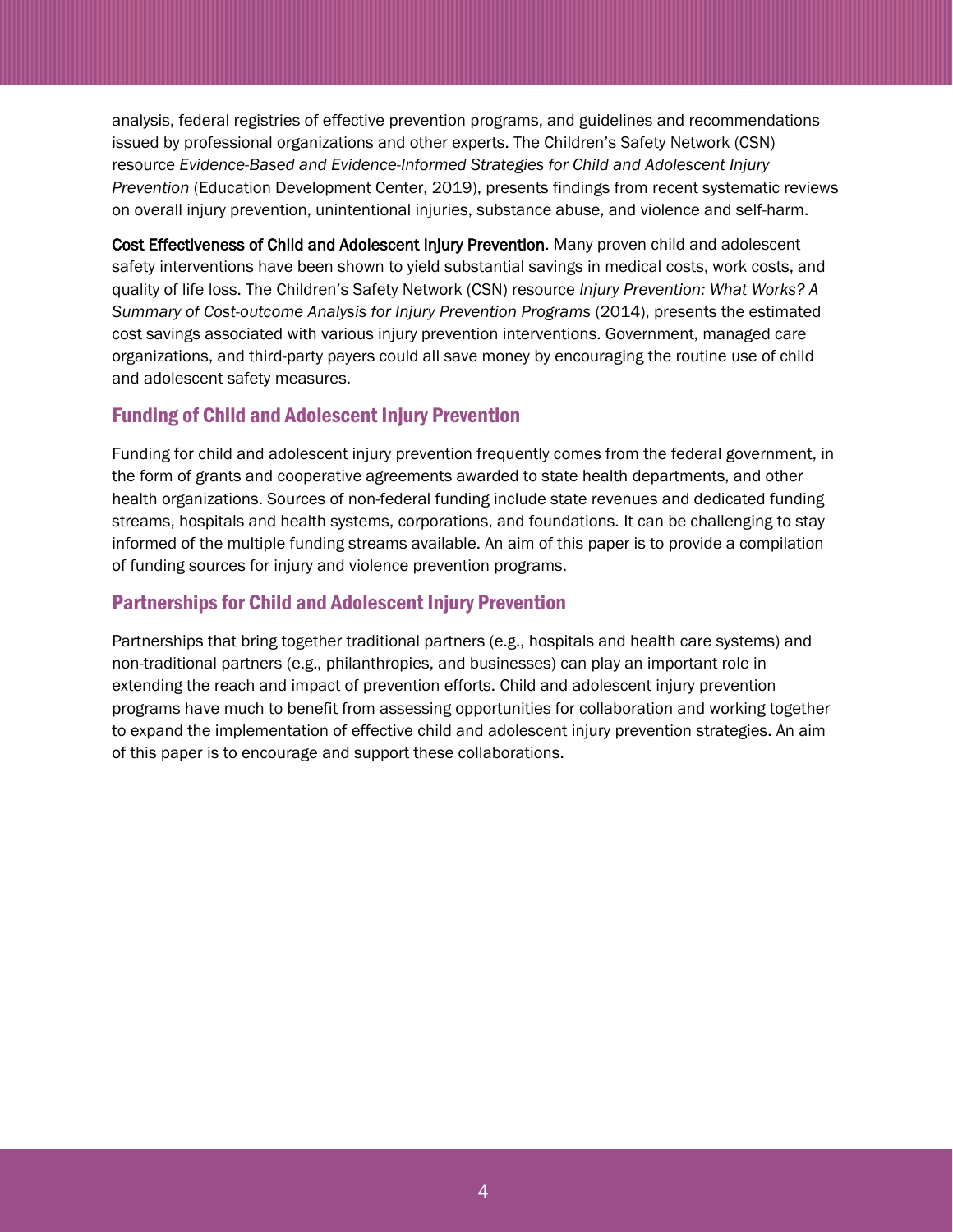# <span id="page-4-0"></span>Introduction

Injuries are the leading causes of death among U.S. children and adolescents ages 0-19 years, causing over 14,000 deaths in 2017 alone (Centers for Disease Control and Prevention, 2019a). In addition to the thousands of young people who die each year as a result of these injuries, millions more are treated in emergency rooms and hospitals. In 2014, children and adolescents accounted for over 200,000 injury-related hospitalizations and almost 8.2 million emergency department (ED) visits (Agency for Healthcare Research and Quality, 2014). The medical, work loss, and quality of life loss cost associated with childhood and adolescent injuries is approximately \$550 billion (Lawrence & Miller, 2011).

Suffering a serious injury can have a significant and lasting impact on a child's ability to live life to its full potential. In some cases, serious injuries can lead to a lifetime of special health care needs, altering the life course of both child and family. These injuries are extremely costly to individuals and society in terms of medical treatment, effect on work productivity, and quality of life.

In the past three decades, researchers and practitioners have identified many proven strategies for preventing injuries among children and adolescents; however, these strategies need to be implemented more broadly. With funding from federal and state sources, these strategies are increasingly being integrated into injury prevention programs conducted by state and local health departments and other partners. However, state practitioners continue to express a need to have an overview of the multiple funding sources that are available and approaches to effectively bring this funding together to achieve greater impact in reducing child and adolescent injuries in this country.

Partnerships that combine traditional partners (e.g., hospitals and health care systems) and nontraditional partners (e.g., philanthropies, and businesses) can play an important role in expanding the implementation of evidence-based strategies for child and adolescent injury prevention. These collaborations can bring together different organizations, networks, and funding sources to plan, implement, and evaluate a wide range of child and adolescent injury prevention programs.

This paper presents potential partners and funding sources from the public and private sectors. Included throughout the document are sidebars highlighting examples of child and adolescent injury prevention efforts implemented by diverse partnerships.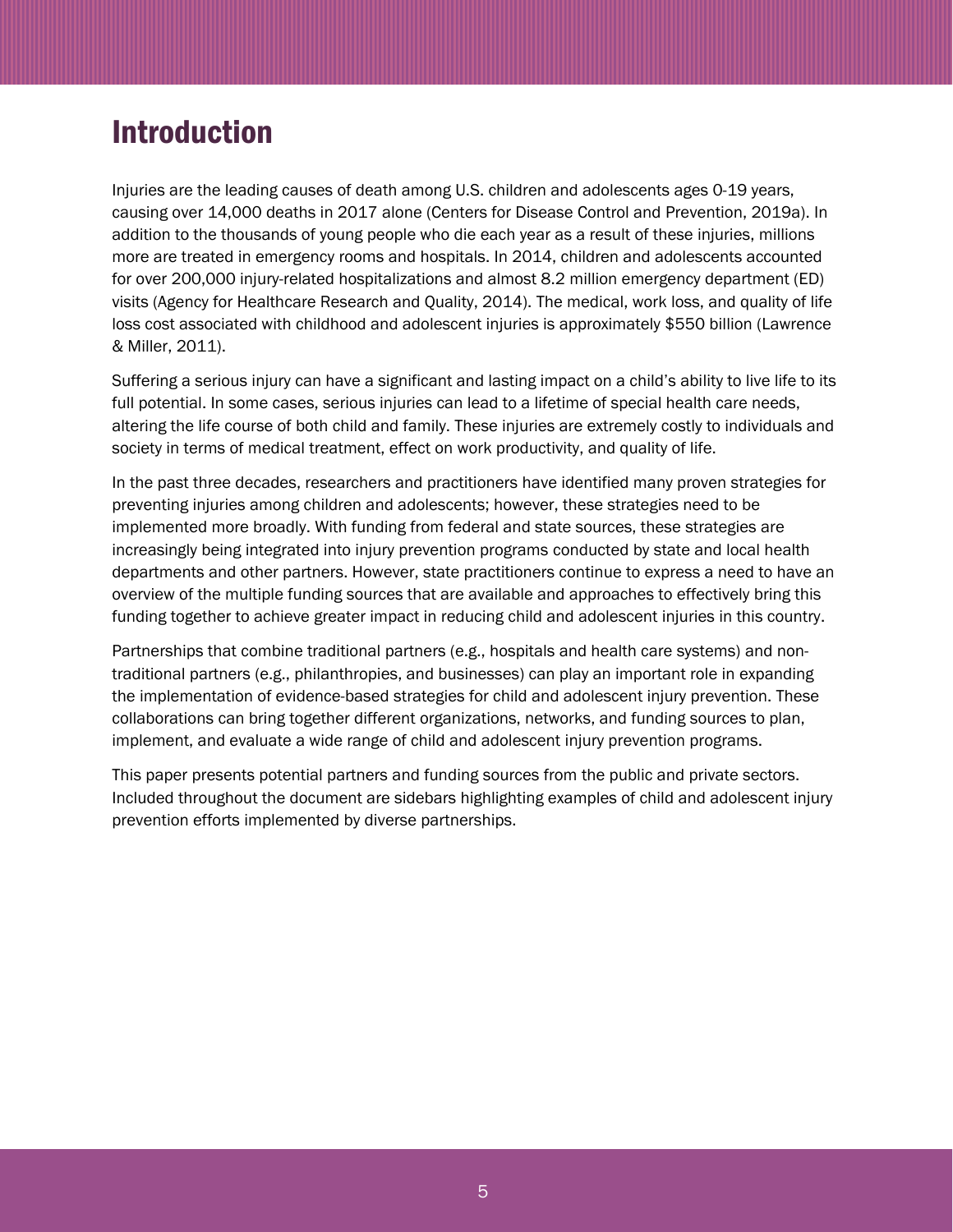# <span id="page-5-0"></span>Funding of Child and Adolescent Injury Prevention

Much of the funding for child and adolescent injury prevention currently comes from the federal government, in the form of grants and cooperative agreements awarded to state health departments and other health organizations. Some of these funds are passed on to local health departments and other community-based organizations. Being aware of a full range of funding sources for child and adolescent injury prevention can help state injury prevention programs and other partners leverage funding more effectively to support their initiatives.

Findings from a state survey conducted by the Safe States Alliance indicate that five funding sources accounted for 61% of the nearly \$90 million invested in injury and violence prevention in the 39 participating states: the Maternal and Child Health Block Grant administered by HRSA, the Preventive Health and Health Services Block

### Common Causes of Child and Adolescent Injury

### Fatal injuries

- Motor vehicle traffic (MVT)
- Suicide
- Homicide

### Non-fatal ED injuries

- Falls
- Being struck
- MVT

### Non-fatal hospitalization injuries

- Falls
- Self-harm
- MVT

Grant and the Rape Prevention and Education Program administered by the Centers for Disease Control and Prevention (CDC), dedicated state funding streams, and state general revenues (Safe States Alliance, 2016). Other sources of funding for injury and violence prevention include hospitals and health systems, corporations, and foundations.

# <span id="page-5-1"></span>Federal Sources

Child and adolescent injury and violence prevention is a broad area that overlaps with the mission of a number of federal agencies, particularly those within the U.S. Department of Health and Human Services (HHS), such as HRSA, CDC, National Institutes of Health (NIH), Substance Abuse and Mental Health Services Administration (SAMHSA), and Administration for Children and Families (ACF). Most of the funding that supports the delivery of child and adolescent injury prevention efforts comes from large block grant programs administered by these HHS agencies. However, other federal departments, such as the U.S. Department of Justice (DOJ), U.S. Department of Transportation (DOT), and U.S. Department of Education (ED), are also important funding sources for particular areas within child and adolescent injury prevention. Examples include:

- Maternal and child health: HHS (HRSA, CDC, ACF, NIH)
- Motor vehicle safety: DOT
- Injury prevention: HHS (HRSA, CDC, NIH)
- Violence prevention: HHS (HRSA, CDC, NIH), DOJ, ED
- Substance abuse and mental illness (including suicide): HHS (CDC, NIH, SAMHSA), ED
- Health disparities: HHS (Office of Minority Health, NIH)

This section provides examples of current or potential sources of federal funding for child and adolescent injury prevention. The amount of funding allocated for each program was obtained from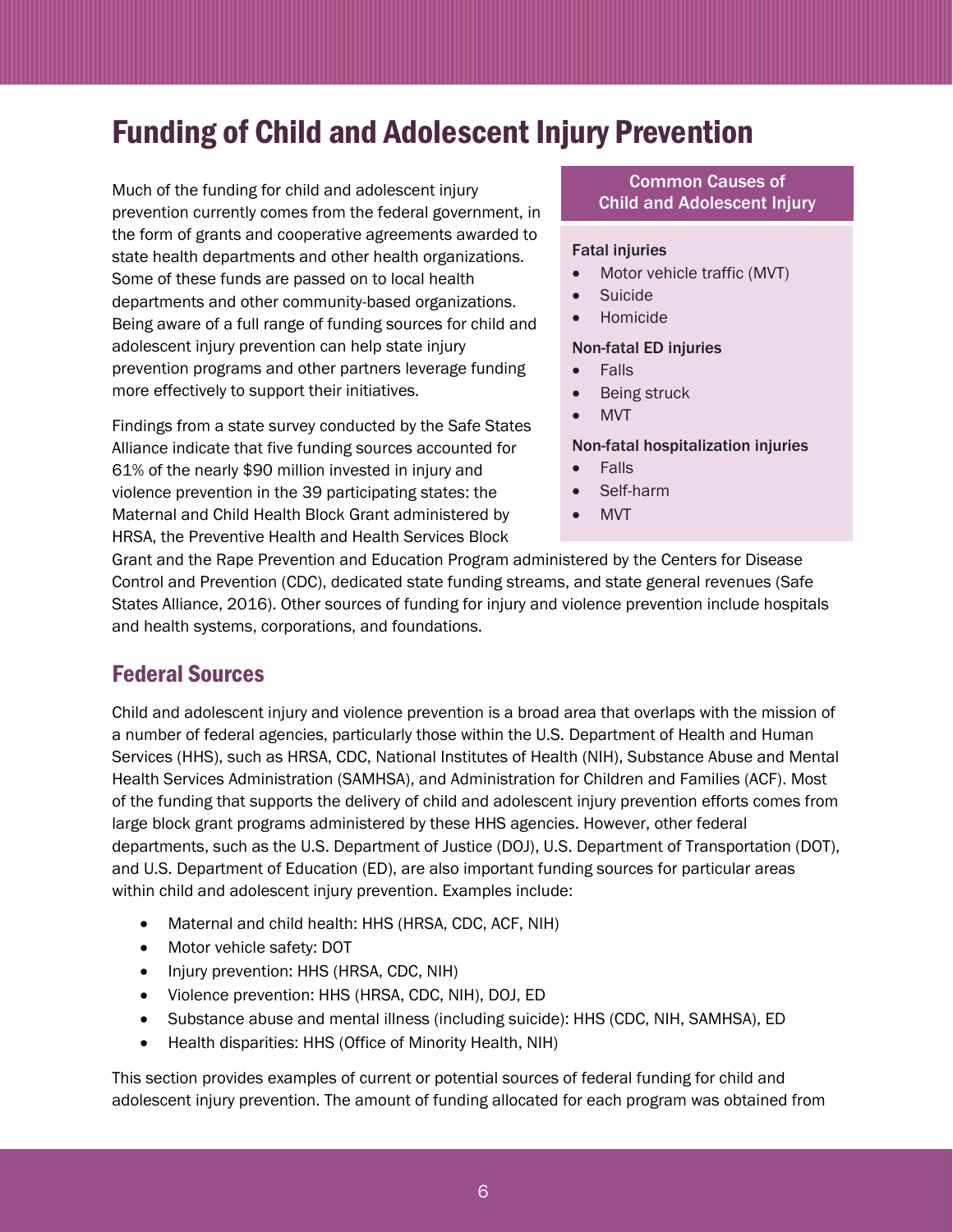annual budget justifications available from federal government websites. <sup>1</sup> See Appendix 1 for a summary table.

## U.S. Department of Health and Human Services (HHS)

Most of the funding for child and adolescent injury prevention currently comes from agencies within HHS, the federal department dedicated to enhancing the health and well-being of all Americans.

### Health Resources and Services Administration (HRSA)

HRSA's Maternal and Child Health Bureau (MCHB) administers several grant programs addressing maternal and child health that help fund state-level injury prevention. The largest of these programs is the Maternal and Child Health Block Grant Program, authorized by Title V of the Social Security Act, which supports services to more than half of the pregnant women and nearly one-third of all infants and children in the United States (U.S. Department of Health and Human Services, 2018b). Activities authorized as part of the Maternal and Child Health (MCH) Block Grant Program include the following three programs:<sup>2</sup>

- State MCH Block Grant Program. HRSA's State MCH Block Grant Program awards formula grants to 59 states and jurisdictions to address the health needs of mothers, infants, and children, as well as children with special health care needs in their state or jurisdiction. A federal-state partnership, the program gives states control and flexibility in meeting the unique health needs of their children and families. FY 2018: \$556.4 million; FYs 2019 and 2020: \$557.8 million per year.
- Special Projects of Regional and National Significance (SPRANS). The SPRANS Program awards grants to: 1) respond to legislative set-asides and directives, 2) address critical and emerging issues of regional and national significance in maternal and child health, and 3) support collaborative and innovative learning across states. Of the \$109.6 million allocated to SPRANS in FY 2019, Congress set aside approximately 11% to address oral health, epilepsy, sickle cell disease, and fetal alcohol syndrome. In addition, approximately 42% of the total SPRANS budget supports specific directives addressing genetics, hemophilia, training, and research. The remaining 47% addresses critical and emerging issues, such as maternal mortality and opioid abuse prevention, and supports collaborative learning across states. This includes the Collaborative Improvement & Innovation Networks (CoIINs) Program, which encourages the formation of teams of federal, state, and local leaders who work together to address a range of maternal and child health issues, including child safety. FY 2018: 83.5 million; FY 2019: \$109.6 million; FY 2020: 92.6 million per year.
- Community Integrated Service Systems (CISS). The CISS Program awards grants that help

l

<sup>1</sup> Budget information was taken from Congressional budget justifications—particularly the FY 2020 requests, which often included final data for previous years. FY 2020 budget numbers represent the amounts being requested; the final amounts that the agencies receive may differ.

<sup>2</sup> Information obtained from HRSA FY 2020 budget justification, retrieved from <https://www.hrsa.gov/sites/default/files/hrsa/about/budget/budget-justification-fy2020.pdf>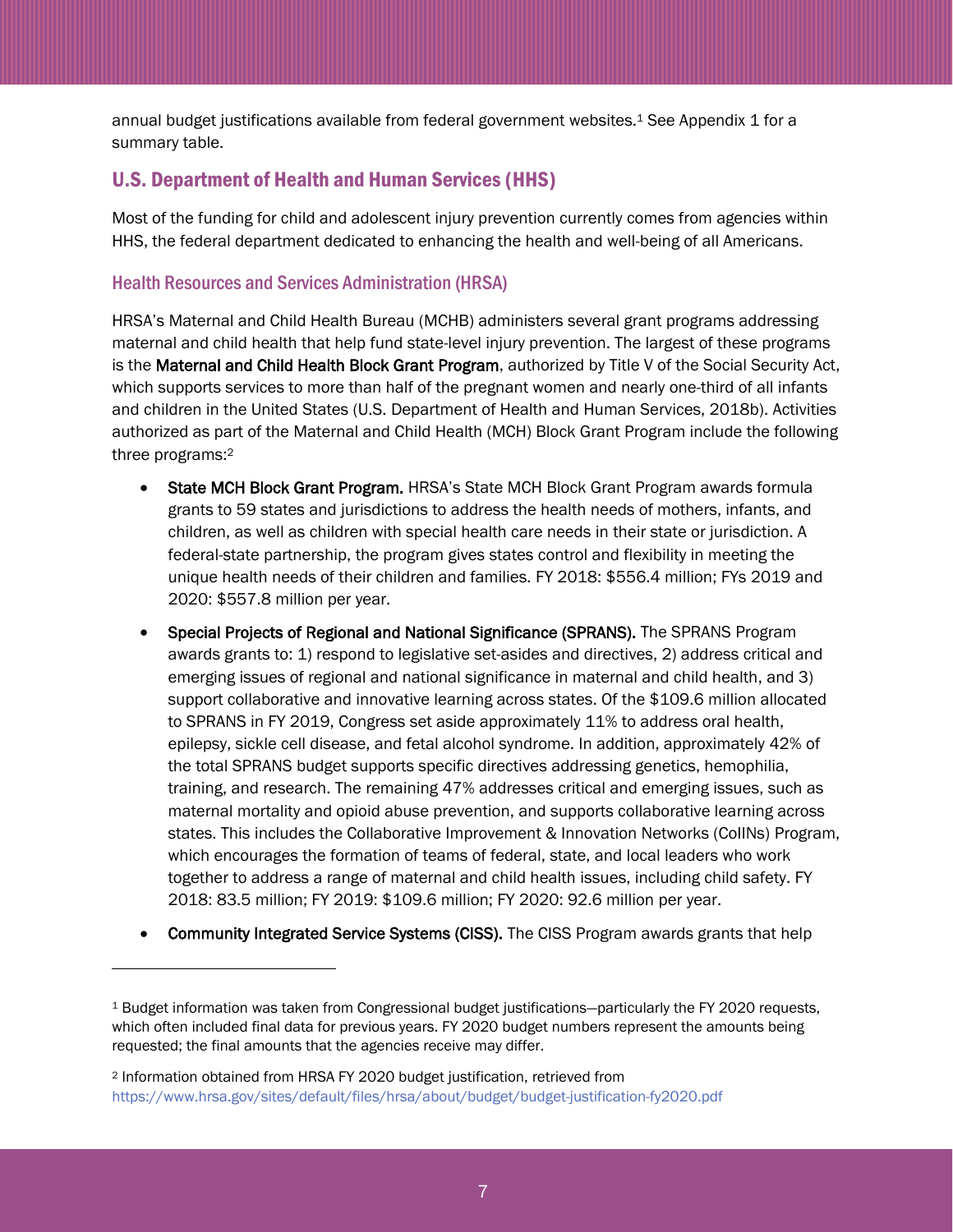states and communities build comprehensive, integrated systems of care that improve care and outcomes for all children. For example, through 5-year grants awarded in 2016, CISS is supporting Early Childhood Comprehensive Systems (ECCS) that are working with 12 states and 27 communities to improve care coordination and systems integration. FYs 2018-2020: 10.3 million per year.

HRSA also administers Healthy Start, which provides grants to organizations across the country to help reduce disparities in maternal and infant health in high-risk communities. Healthy Start focuses on communities with infant mortality rates at least 1.5 times the U.S. national average and/or with high indicators of poor perinatal outcomes, particularly among disproportionately affected populations. Each enrolled family receives a standardized, comprehensive assessment. Case managers link women and families to appropriate services and a medical home. The program is currently funding 100 competitive grants started in FY 2019. FY 2018: \$110.3 million; FYs 2019 and 2020: \$122.5 million per year.

Another relevant HRSA program is the Maternal, Infant, and Early Childhood Home Visiting Program (MIECHV). In partnership with the HHS Administration for Children and Families (ACF), MCHB funds states, territories, and tribal entities to develop and implement evidence-based, voluntary home visiting programs for at-risk communities. The Program provides voluntary, evidence-based home visiting services during pregnancy to parents with young children up to kindergarten age. State, territories, and non-profit organizations are funded via formula grants and tribal entities are funded via cooperative agreements. Competitive Innovation Awards are also awarded to states, territories, and nonprofit organizations to strengthen the delivery of home visiting services to eligible families. Three percent of the funding is set aside for providing research, evaluation, and technical assistance to grantees. FYs 2018-2020 \$400.0 million per year.

## Centers for Disease Control and Prevention (CDC)

Within the CDC, the National Center for Injury Prevention and Control (NCIPC) is the entity dedicated to the prevention of injuries and violence.

NCIPC-administered programs include:

l

- Rape Prevention and Education (RPE) Program. Started in 1994, RPE provides funding to state health departments to support state and community efforts to prevent sexual violence. FYs 2018-2020: \$39.0 million per year. 3
- Domestic Violence Prevention Enhancements and Leadership through Alliances (DELTA). In 2018, CDC began a new five-year DELTA cooperative agreement that is funding 10 state domestic violence coalitions to implement the proven domestic violence strategies identified in its technical package, *Preventing Intimate Partner Violence Across the Lifespan* (Niolan, 2017). The participating programs will evaluate the impact of these approaches in their communities.

<sup>3</sup> Information comes from CDC FY 2020 budget justification, retrieved from [https://www.cdc.gov/budget/documents/fy2020/fy-2020-cdc-congressional-justification.pdf.](https://www.cdc.gov/budget/documents/fy2020/fy-2020-cdc-congressional-justification.pdf)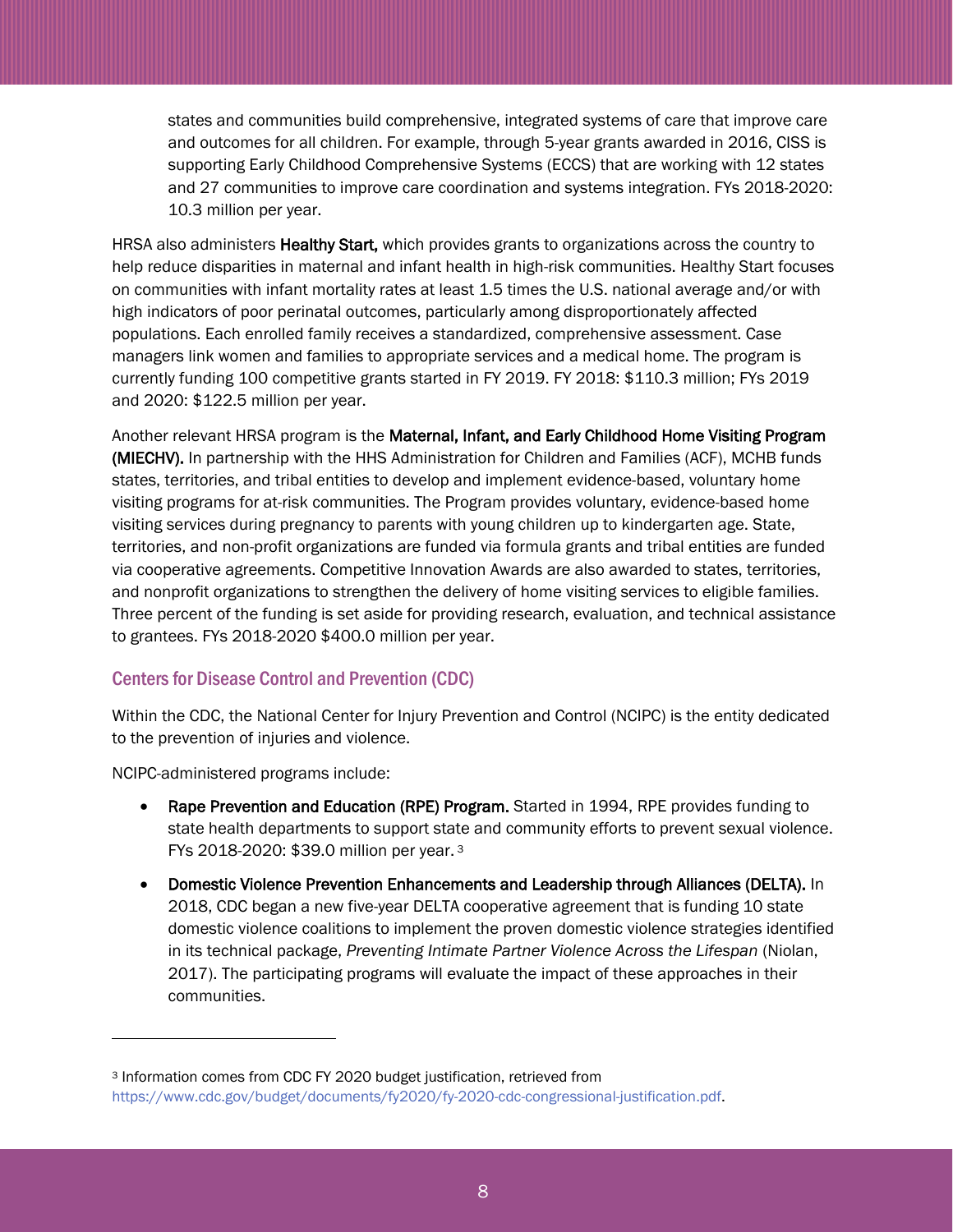- Essentials for Childhood (EfC) State Initiative. The Initiative was started in FY 2013, when CDC began five-year cooperative agreements with state health departments in five states (California, Colorado, Massachusetts, North Carolina, and Washington) to implement its comprehensive framework to promote safe, stable, nurturing relationships and environments and prevent child abuse and neglect. In addition, more than 30 unfunded states also elected to participate in the Initiative. In FY 2020, the Initiative is funding seven state health departments to implement EfC: California, Colorado, Kansas, Massachusetts, North Carolina, Utah, and Washington. Recipients will focus on the strategies identified in CDC's technical package, *Preventing Child Abuse and Neglect* (Fortson, 2016).
- Core State Violence and Injury Prevention Program (Core SVIPP). This five-year (2016-2021) program is providing funding and technical assistance to 23 state health departments to help them implement, evaluate, and disseminate strategies that address child abuse and neglect, traumatic brain injury, motor vehicle crash injury, and intimate partner/sexual violence. SVIPP builds on the infrastructure established via CDC's previous Core Violence and Injury Prevention Program (Core VIPP), which ran from 2011 to 2016. All currently funded states receive base program funding to focus on four priority areas: motor vehicle injury prevention, youth sports concussion/traumatic brain injury, child abuse and neglect, and sexual violence/intimate partner violence. FYs 2018-2020: \$6.7 million per year.
- Regional Network Coordinating Organization (RNCO). Five Core SVIPP-funded states have received additional funds to conduct the RNCO, the purpose of which is to provide coordination across all states and with injury and violence prevention (IVP) organizations to share scientific evidence and programmatic best practices. RNCOs conduct regional activities, such as peer to peer networking, mentoring, and training. Each RNCO also coordinates a National Peer Learning Team (NPLT) to connect partners across the country to focus on a specific topic area related to injury and violence prevention: child abuse and neglect, sexual and intimate partner violence, motor vehicle crash injury prevention, traumatic brain injury and systems thinking. The RNCO builds upon the Regional Network Lead (RNL) which ran from 2001 to 2016. Each RNCO receives \$75,000 per year.
- Surveillance Quality Improvement (SQI). Four of the 23 Core SVIPP-funded states receive SQI funding to conduct injury data investigations supportive of promoting and advancing uniform injury case definitions, improving data quality, and advancing methodology and exploring emerging sources of injury data. Each of the states receive \$150,000.
- Overdose Prevention in States (OPIS). Launched in FY 2015, OPIS equips state health departments with resources needed to combat prescription and illicit opioid abuse and overdose. OPIS combines a number of prevention and surveillance programs that were previously separate. FY 2018: \$244.2 million; FY 2019 and FY 2020: \$280.0 million per year.

Another relevant CDC initiative is the **America's Health Block Grant**, a program meant to replace the Preventive Health and Health Services (PHHS) Block Grant, which, from 1986 to 2018, provided states and territories with funding to address their unique public health needs (\$160 million in FY 2017; 144.5 million in FY 2018). The FY 2018 budget justification requested that PHHS be replaced by the 5-year America's Health Program, which would provide \$500.0 million per year in grant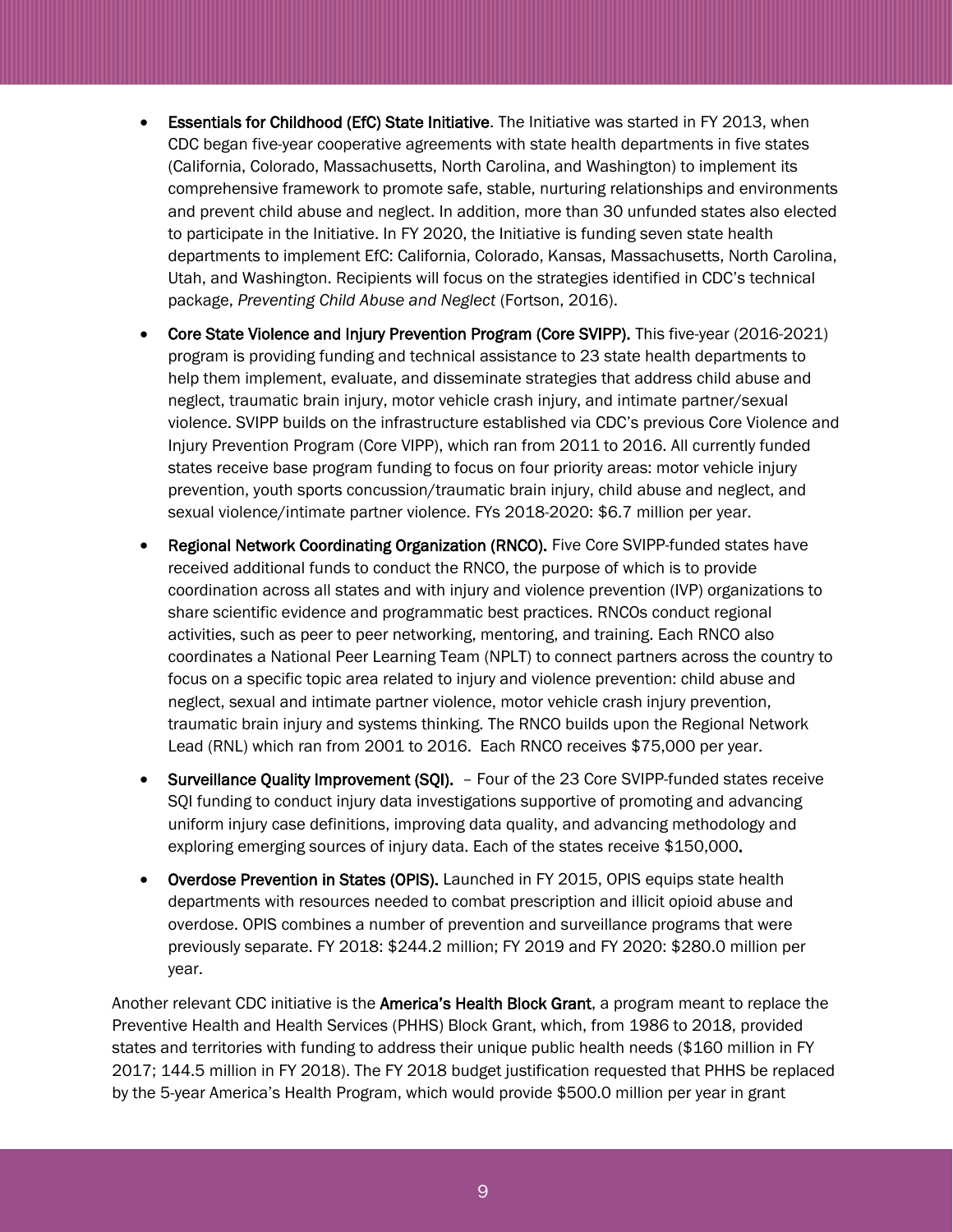funding to state, local, and tribal recipients to use in addressing the leading causes of death and disabilities. Administered by CDC's National Center for Chronic Disease Prevention and Health Promotion (NCDPHP), the Program is meant to integrate and replace a number of existing programs addressing chronic disease prevention and health promotion into one block grant to provide greater flexibility to states and jurisdictions. The Program has not yet been started, but is included in the FY 2020 budget request.

## Substance Abuse and Mental Health Services Administration (SAMHSA)

As the agency responsible for leading public health efforts to advance the behavioral health of the nation, SAMHSA administers several programs relevant to child and adolescent injury prevention. The largest of these is the Substance Abuse Prevention and Treatment Block Grant (SABG), a formula grant program that distributes funds to states, territories, tribes, and DC, to plan, carry out, and evaluate substance abuse prevention, treatment, and recovery services that address the needs of individuals, families, and communities. This formula grant represents almost one-third of public funds expended for the prevention and treatment of substance abuse. The statute requires that 20% of the SABG state allocation be spent on primary prevention services. FYs 2018-2020: \$1.86 billion per year. 4

Other programs related to substance abuse prevention and treatment include:

- State Targeted Response (STR) to the Opioid Crisis. Started in FY 2017, this Program is intended to combat the opioid crisis by increasing access to treatment, reducing unmet treatment need, and reducing opioid overdose related deaths through the provision of prevention, treatment, and recovery activities for opioid abuse (including prescription opioids as well as illicit drugs such as heroin). In FY 2017, grants were awarded via formula to all 50 states, D.C., Puerto Rico, the Virgin Islands, Northern Marianas, Micronesia, Palau, and American Samoa. Funds are also being used to support a cross-site evaluation. FYs 2017 and 2018: \$500.0 million per year. In FY 2019, the Program was replaced with State Opioid Response Grants, funded by part of a \$10 billion allocation for HHS to address the opioid epidemic. FY 2018: \$1.0 billion; FYs 2019 and 2020: \$1.5 billion per year.
- Drug Free Communities Support Program (DFC). The DFC Program, which SAMHSA administered for several years on behalf of the Office of National Drug Control Policy (ONDCP), supports the efforts of community coalitions working to prevent and reduce substance abuse among youth. The FY 2019 budget requested these funds be directly given to SAMHSA for continuing the DFC and DFC-Mentoring Programs. FY 2020: \$100.0 million per year.
- Sober Truth on Preventing Underage Drinking Act (STOP Act) grants. The STOP Act of 2006, reauthorized in the 21st Century Cures Act of 2016, was the nation's first comprehensive legislation on underage drinking. One of its primary components is the Community-Based Coalition Enhancement Grant Program, which provides up to \$50,000 per year over four

l

<sup>4</sup> Information obtained the SAMHSA FY 2020 budget justification, retrieved from [https://www.samhsa.gov/sites/default/files/samhsa-fy-2020-congressional-justification.pdf.](https://www.samhsa.gov/sites/default/files/samhsa-fy-2020-congressional-justification.pdf)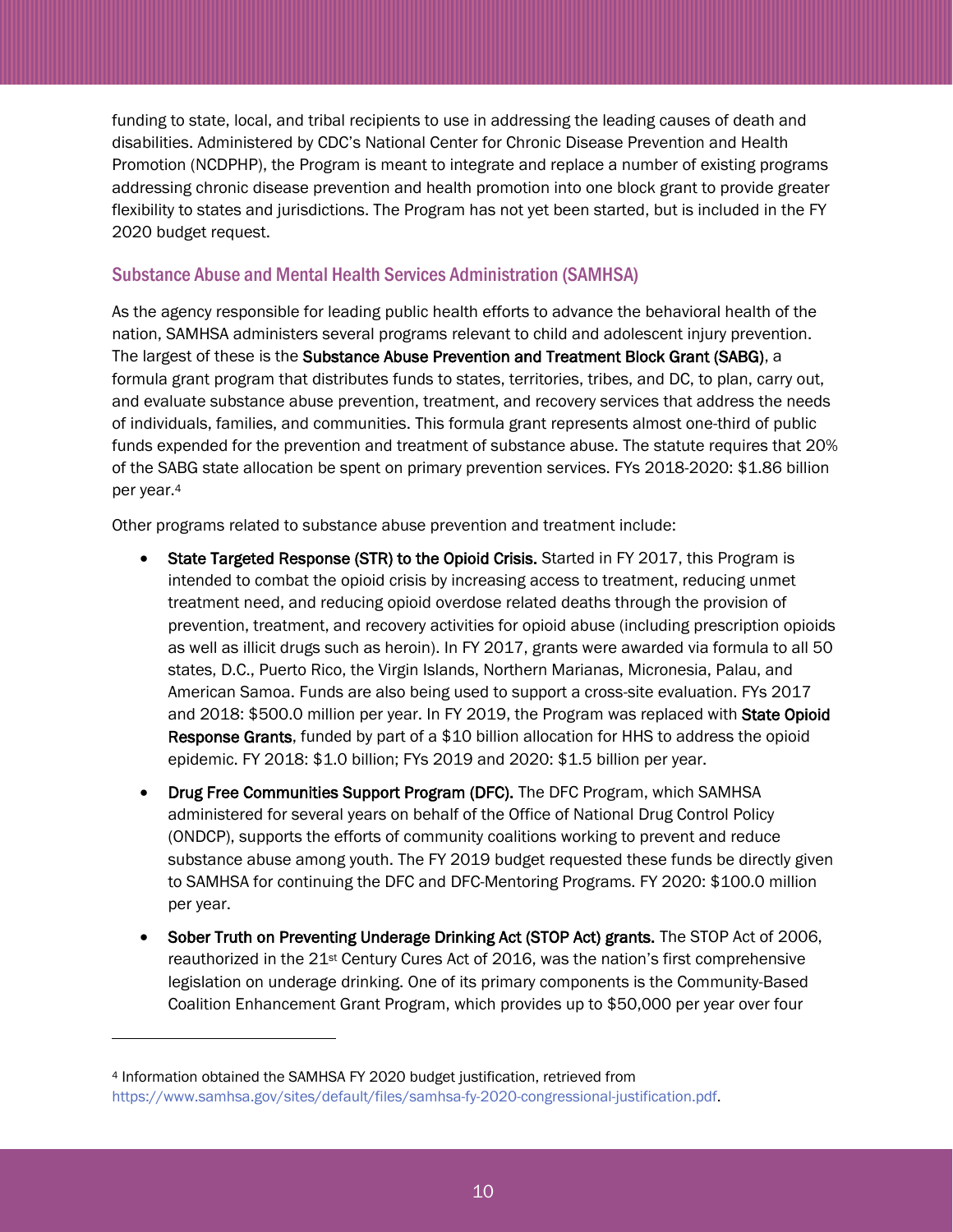years to current or former grantees under the Drug Free Communities Act of 1997 to prevent and reduce alcohol use among youth under the age of 21. The STOP Act grant program enables organizations to strengthen collaboration and coordination among stakeholders to achieve a reduction in underage drinking in their communities. In FY 2017, SAMHSA provided funding for 81 STOP Act grant continuations and 17 new grants. In FY 2019, SAMHSA requested funding to support 95 grant continuations. FY 2018: \$7.0 million; FYs 2019 and 2020: \$8.0 million per year.

Mental health-related programs include:

- Community Mental Health Services Block Grant (MHBG). This formula grant program provides funding to states to be used exclusively in addressing the needs of adults living with serious mental illness and children experiencing serious emotional disturbances. FYs 2018- 2020: \$722.6 million per year.
- Children's Mental Health Services grants and cooperative agreements. This funding program is aimed at helping states and communities design comprehensive systems of care to develop strategies that address the needs of children and youth with serious emotional disturbances and their families. Recipients use the funds to create networks that provide comprehensive care and support collaboration among child- and youth-serving systems (e.g., juvenile justice, child welfare, education). FYs 2018-2020: \$125.0 million per year.
- Garrett Lee Smith (GLS) Memorial Act youth suicide prevention programs. The Act authorizes SAMHSA to administer grant programs for college students and tribal youth. The GLS State/Tribal Youth Suicide Prevention and Early Intervention Grant Program awards grants to states, territories, and tribes or tribal organizations to implement youth suicide prevention and early intervention strategies involving public-private collaboration among youth-serving institutions. The GLS Campus Suicide Prevention Program awards grants to institutions of higher education to prevent suicide and suicide attempts. FYs 2018-2020: \$41.9 million per year.
- Tribal Behavioral Health Grant (TBHG) Program. The Program supports tribal entities by providing effective and promising strategies for addressing substance abuse, trauma, and suicide and by promoting the mental health of tribal youth. In FY 2014, SAMHSA's Center for Mental Health Services awarded five-year TBHG grants of up to \$0.2 million annually to 20 tribes or tribal organizations with high rates of suicide. In FY 2016, SAMHSA expanded the program to include a Native youth initiative. In FY 2017, SAMHSA provided funding to support 61 grant continuations and 15 new grant awards. The FY 2019 budget continued support for 93 grants. FY 2018: \$15.0 million; FYs 2019 and 2020: \$20.0 million per year.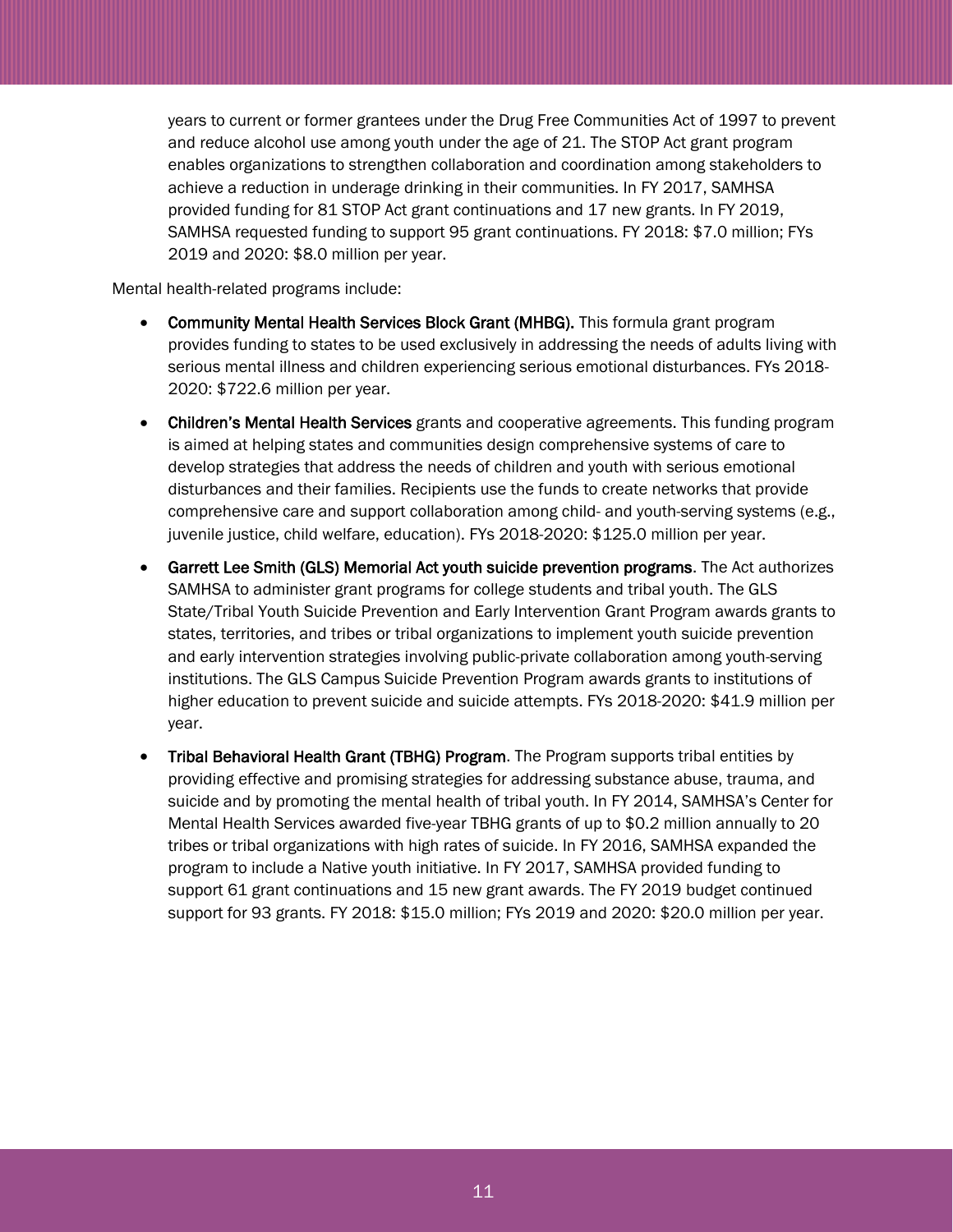## Administration for Children and Families (ACF)

Dedicated to fostering the health and well-being of children and families, ACF administers programs carried out by state, territorial, county, city, and tribal governments, as well as by private, non-profit, and community- and faith-based organizations. Relevant programs include:<sup>5</sup>

- Family Violence Prevention and Services. Authorized by the 1984 Family Violence Prevention and Services Act, most recently amended by the Child Abuse Prevention and Treatment and Reauthorization Act of 2010, the Program provides formula and competitive grants to support the prevention of family violence, domestic violence, and dating violence, and to provide shelter and support to adult and youth victims (and their dependents). FY 2018: \$137.8 million; FY 2019 and FY 2020: \$141.9 million per year.
- Community-Based Child Abuse Prevention (CBCAP) Program. Authorized by the 1974 Child Abuse Prevention and Treatment Act (reauthorized in 2010), the Program provides grants to state lead agencies to disburse funds for community child abuse and neglect prevention activities. Funds are used to support community-based efforts to strengthen families and prevent child abuse and neglect, develop a continuum of preventive services, and publicize activities focusing on health and positive child and family development. Voluntary home visiting programs are a core local service. Seventy percent of a state's grant amount is calculated based on the number of children under 18 in the state, with a minimum of \$200,000 per state. FYs 2018-2020: \$37.7 million per year.
- Child Abuse Discretionary Activities. Started in 1974, the Program funds research on the causes, prevention, identification, and treatment of child abuse and neglect, as well as related investigative and judicial procedures. It includes research and demonstration grants awarded competitively to public and private agencies, including state and local government agencies, universities, and voluntary and faith-based organizations. Examples include grants addressing trafficking within the child welfare population, interventions for youth/young adults at risk for homelessness, and community collaborations to strengthen and preserve families. FYs 2018-2020: \$33.0 million per year for the overall program (not only the grants).

# Office of Minority Health (OMH)

l

Grants for improving the health of minority youth are also available from the HHS Office of Minority Health (OMH), which is dedicated to improving the health of racial and ethnic minority populations. Currently funded multi-year programs include the following (U.S. Department of Health and Human Services, 2018a):

 Empowered Communities for a Healthier Nation Initiative (2018-2021). This three-year grant program seeks to reduce significant health disparities impacting racial and ethnic minorities and/or disadvantaged populations via the implementation of evidence-based strategies with

<sup>5</sup> Budget information comes from ACF FY 2020 budget request, retrieved from [https://www.acf.hhs.gov/olab/budget.](https://www.acf.hhs.gov/olab/budget)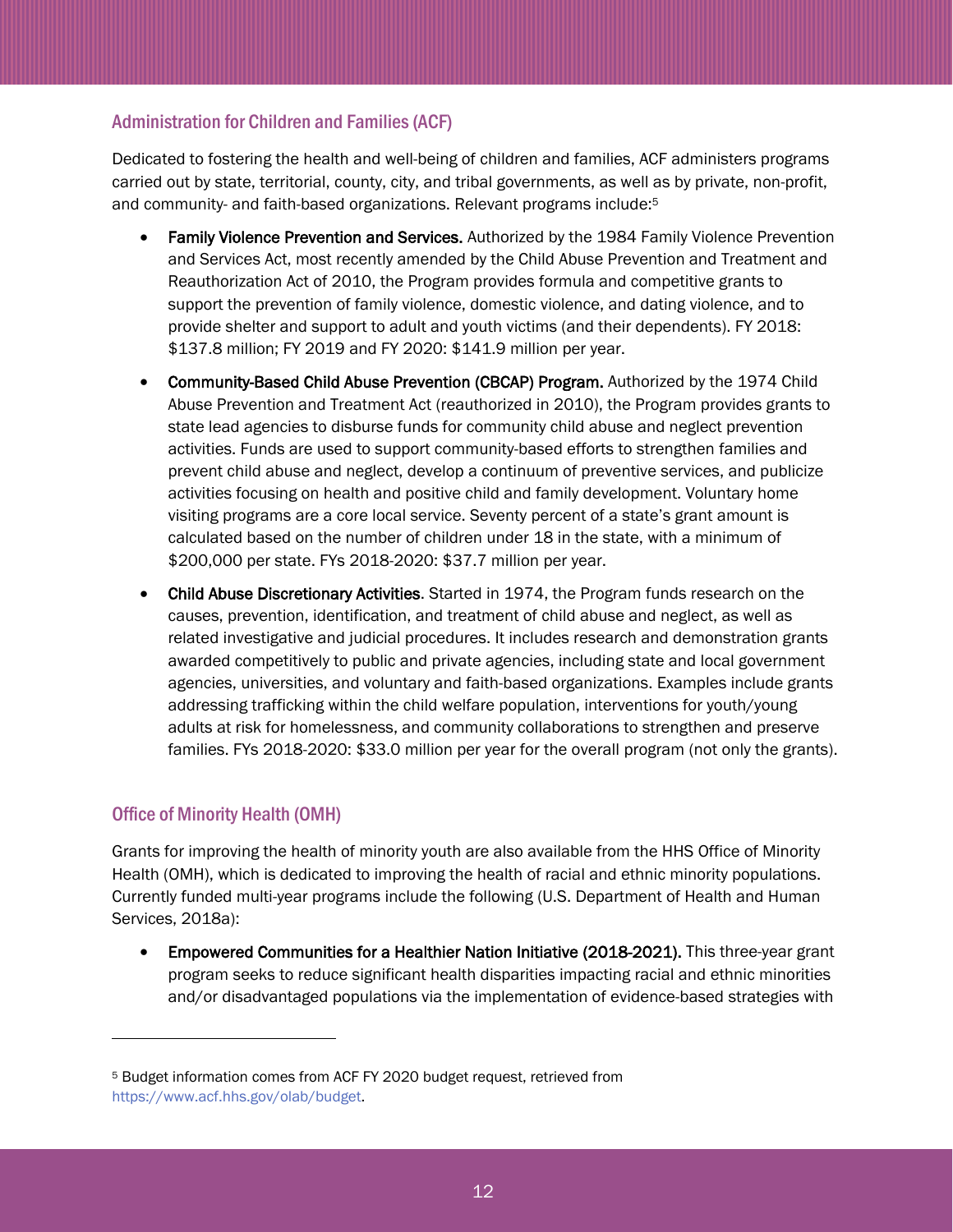the greatest potential for impact. The program is intended to serve residents in communities disproportionately impacted by the opioid epidemic; childhood/adolescent obesity; and serious mental illness. Six programs were awarded \$2.1 million in FY 2018, with each receiving about \$350,000 (Office of Minority Health, 2018).

- American Indian/Alaska Native (AI/AN) Health Equity Initiative (2017-2022). The initiative supports the tailoring or development, and implementation, of evidence-based models and/or promising practices to help address trauma (historical and generational) existing in AI/AN communities. In FY 2017, a total of \$1.3 million was awarded to four tribal grantees or consortia, with each receiving, on average, \$325,000 per year.
- Minority Youth Violence Prevention II: (MYVP II, 2017-2021). The Program supports project interventions tailored to at-risk racial and ethnic minority and/or disadvantaged at-risk youth (ages 12-18). MYVP II builds upon lessons learned from MYVP grants originally funded in FY 2014 and aims to identify innovative approaches to reduce the prevalence and impact of youth violence among racial and ethnic minority and/or disadvantaged at-risk youth. In FY 2017, OMH awarded ten 4-year grants to academic institutions, community‐based organizations, and a state health department that average \$410,000 each annually, totaling \$4.1 million per year.

The FY 2019 HHS budget included a total of \$54 million for OMH (\$2 million less than in the FY 2018 CR) and indicated that the Office would continue to support the HHS Disparities Action Plan and the National Partnership for Action to End Health Disparities (U.S. Department of Health and Human Services, 2018b). FY 2020 HHS budget request: \$52 million.

## National Institutes of Health (NIH)

The nation's medical research agency, NIH, is another potential source of funding for child and adolescent injury prevention, primarily via collaborations with academic institutes and other organizations that carry out NIH-funded research. States may also apply directly for funding, if they are undertaking research initiatives.

Relevant NIH institutes include:

- Eunice Kennedy Shriver National Institute of Child Health and Human Development (NICHD)
- National Institute on Alcohol Abuse and Alcoholism (NIAAA)
- National Institute on Drug Abuse (NIDA)
- National Institute of Mental Health (NIMH)
- National Institute on Minority Health and Health Disparities (NIMHD)

Estimates of the annual level of NIH support for various research/disease areas based on grants, contracts, and other funding mechanisms are available on the NIH website, as part of the agency's [Research Portfolio Online Tools](https://report.nih.gov/index.aspx) (RePORT). Relevant research areas and FY 2019 estimates include:

- Child abuse and neglect research (\$28 million)
- Child injuries (\$59 million)
- Unintentional childhood injuries (\$30 million)
- Drug abuse (\$1,137 million)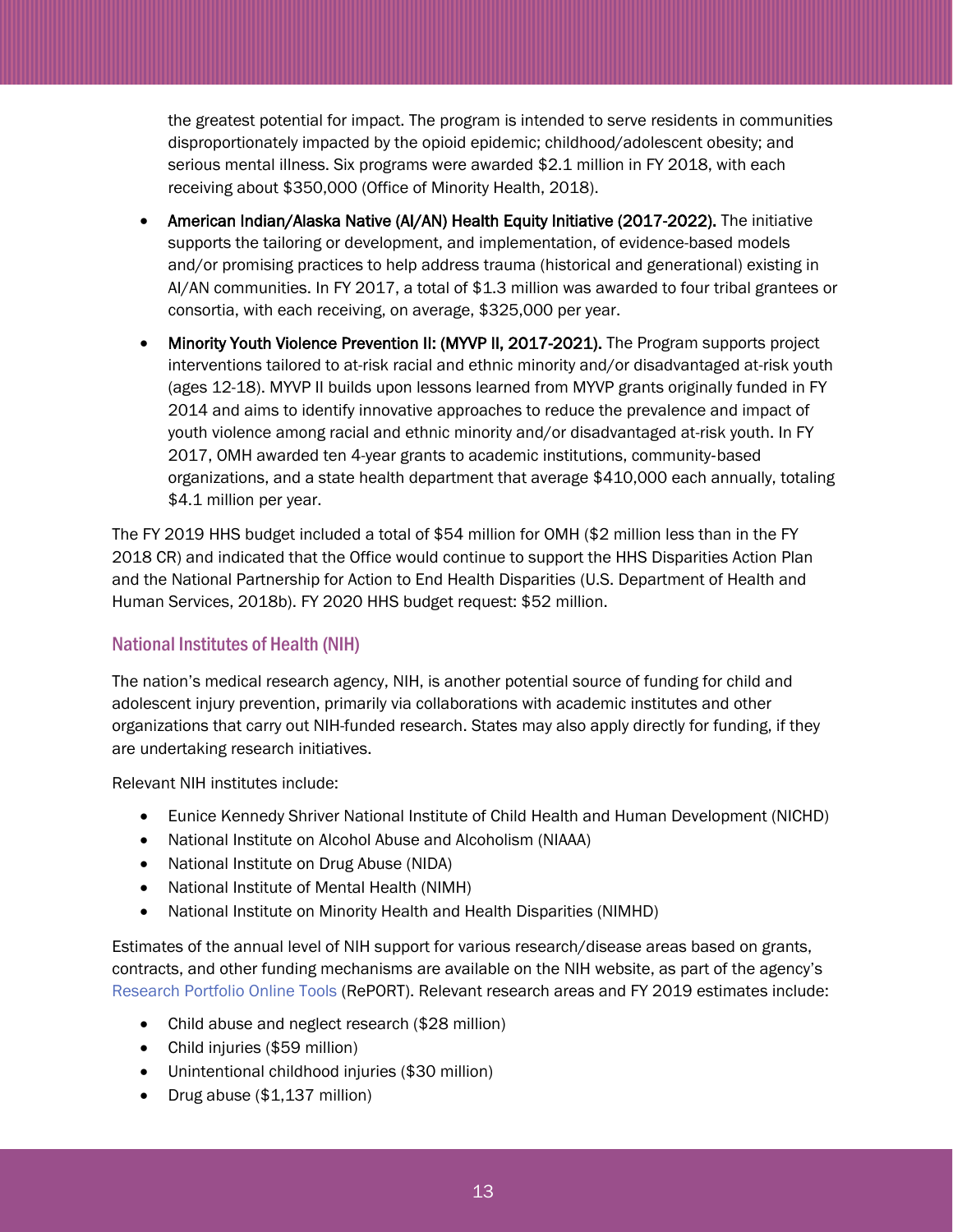- Infant mortality (\$93 million)
- Maternal health (\$2,765 million)
- Minority health (\$2,885 million)
- Prescription drug abuse  $(\$72$  million)
- Substance abuse prevention (\$55 million)
- Sudden infant death syndrome (\$12 million)
- Suicide prevention (\$35 million)
- Underage drinking: prevention and treatment (\$49 million)
- Youth violence prevention (\$21 million)

Amount and duration of funding, eligibility criteria, and other requirements vary by grant.

# U.S. Department of Education (ED)

 $\overline{a}$ 

Overall, ED's FY 2020 budget request proposes to reduce discretionary funding to \$64.0 million, a 10% decrease from the FY 2019 appropriation.<sup>6</sup> Most of the funding relevant to child and adolescent injury and violence prevention currently falls under ED's School Safety National Activities (SSNA) program area. FY 2018: \$90.0 million; FY 2019: \$95.0 million; FY 2020: \$200.0 million per year. These funds will be used to:

- Continue the longstanding School Emergency Response to Violence Project (Project SERV), which provides education-related services to local educational agencies (LEAs) and institutions of higher education affected by a violent or traumatic event.
- Continue other grant programs for state education agencies (SEAs) and/or local education agencies (LEAs), such as School Climate Transformation Grants, Project Prevent Grants, and Grants to States for Emergency Management.
- Start a new School Safety Formula Grant Program that will help build state and local capacity to conduct interventions for enhancing school safety that draw upon the recommendations of the Federal Commission on School Safety (FCSS). Presented in *Final Report of the Federal Commission on School Safety*, these recommendations focus on prevention, protection, mitigation, response, and recovery activities (Federal Commission on School Safety, 2018).

Another relevant program is the Grants for Infants and Families Formula Program administered by ED's Office of Special Education Programs (OSEP), in the Office of Special Education and Rehabilitative Services (OSERS). Authorized under Part C of the Individuals with Disabilities Education Act (IDEA), the Program (also known as the Early Intervention Program for Infants and Toddlers with Disabilities) provides formula grants to state agencies (designated by the governor) to support the implementation of statewide systems of early intervention services for infants and toddlers with disabilities and their families. States have the flexibility to use Part C funds to address

<sup>6</sup> Budget information comes from the ED FY 2020 budget summary, retrieved from

<https://www2.ed.gov/about/overview/budget/budget20/index.html>; and ED Safe Schools and Citizenship Education FY 2020 budget request, retrieved from

[https://www2.ed.gov/about/overview/budget/budget20/justifications/index.html.](https://www2.ed.gov/about/overview/budget/budget20/justifications/index.html)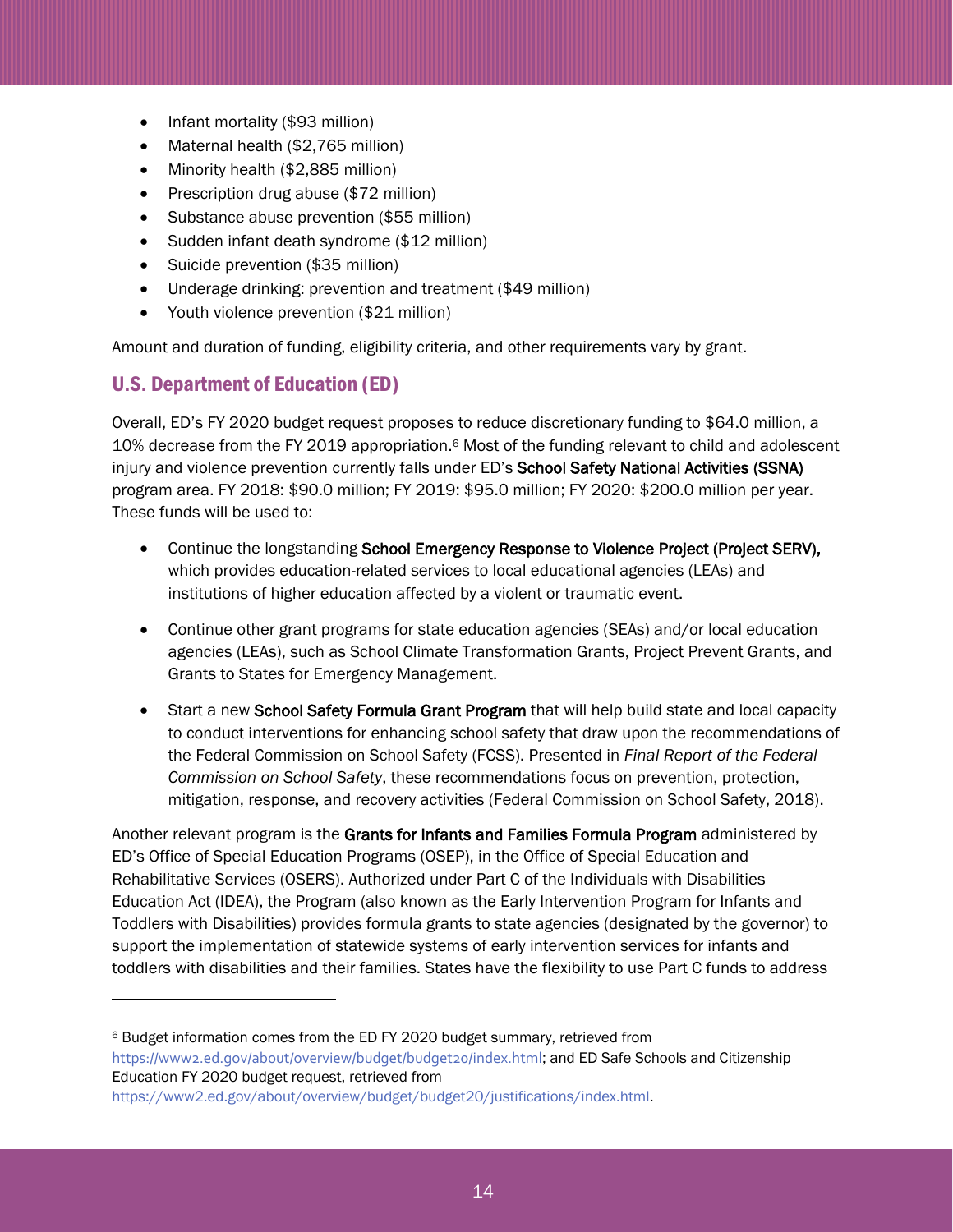the needs of the growing population of infants and toddlers that are likely to require early intervention services due to the rise in opiate addiction. FYs 2018-2020: \$470.0 million per year.

# U.S. Department of Justice (DOJ)

DOJ's FY 2020 budget request includes \$29.2 billion in discretionary funding—the same amount as in FY 2019, with about 6% going towards grants (U.S. Department of Justice, 2019). Areas of focus include the opioid epidemic and public safety initiatives in Indian Country.

The Office of Juvenile Justice and Delinquency Prevention (OJJDP), located in DOJ's Office of Justice Programs (OJP), administers grants addressing the prevention of youth violence. Potentially relevant programs include: <sup>7</sup>

- OJJDP Title II B Formula Grants Program. Authorized under the Juvenile Justice and Delinquency Prevention Act of 1974, the Program supports state and local programs designed to prevent and address juvenile crime and delinquency, as well as improve the juvenile justice system. OJJDP awards three-year formula grants to states and territories, which then issue awards and subawards to agencies and organizations at the local and tribal levels. The grants can be used to support several areas, including: after-school programs for at-risk youth, child abuse and neglect programs, community-based programs and services to strengthen families, youth-gang programs, mentoring and counseling, substance use prevention, and positive youth development. FYs 2018 and 2019: \$60.0 million; FY 2020: \$58.0 million per year.
- STOP School Violence Program. Started in late 2018, the Program seeks to prevent or mitigate incidents of school violence by promoting the adoption of evidence-based approaches for recognizing, responding quickly to, and preventing acts of violence. Authorized by the STOP School Violence Act of 2018 (H.R.4909), the Program offers grants to states, units of local government, and Indian tribes to implement evidence-based strategies identified by the National Institute of Justice's Comprehensive School Safety Initiative. FYs 2018 and 2019: \$75.0 million; FY 2020: \$100.0 million per year.

# U.S. Department of Transportation (DOT)

l

The National Highway Traffic Safety Administration (NHTSA) is the federal agency responsible for keeping people safe on America's highways. By enforcing vehicle performance standards and through partnerships with state and local governments, NHTSA seeks to reduce deaths, injuries, and economic losses resulting with motor vehicle crashes.

<sup>7</sup> Budget information comes from DOJ FY 2020 Performance Budget, retrieved from [https://www.justice.gov/file/1144566/download;](https://www.justice.gov/file/1144566/download) and OJP FY 2020 Budget Request at a Glance, retrieved from [https://www.justice.gov/jmd/page/file/1142441/download.](https://www.justice.gov/jmd/page/file/1142441/download)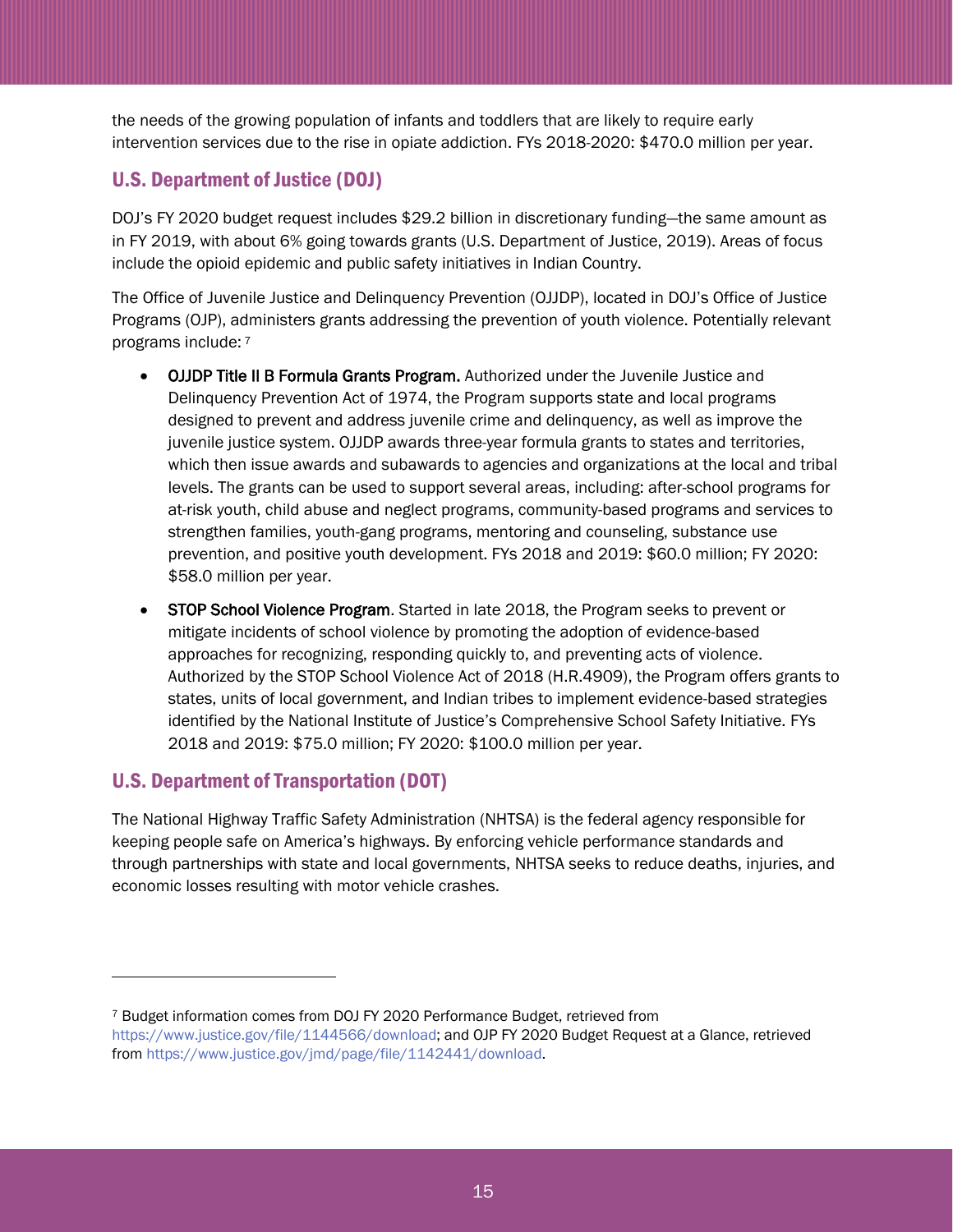The DOT's FY 2020 budget includes \$623 million for Highway Traffic Safety Grants, an increase from the FY 2019 amount of \$610.2 million.<sup>8</sup> Authorized under the Fixing America's Surface Transportation (FAST) Act, these grant programs include:

- State and Community Highway Safety Grants (Section 402). These formula grants provide flexibility to states to address pervasive and emerging safety problems. It also provides funding for comprehensive state traffic safety enforcement programs. FY 2018: \$250.6 million; FY 2019: 270.4 million; FY 2020: 279.8 million per year.
- National Priority Safety Programs (Section 405). The Program provides grants addressing several areas, including occupant protection, impaired driving countermeasures, distracted driving, motorcyclist safety, state GDL laws, and non-motorized safety. FY 2018: \$275.6 million; FY 2019: \$283.0 million; FY 2020: 285.9 million per year.
- High Visibility Enforcement: These funds support the annual Click It or Ticket campaigns aimed at increasing seatbelt use, and the Labor Day and December Drive Sober or Get Pulled Over anti-impaired driving initiative. FY 2018: \$29.3 million; FY 2019: \$30.2 million; FY 2020: \$30.5 million per year.

# <span id="page-15-0"></span>Non-Federal Sources of Funding

# State Revenues and Dedicated Funding Streams

Funding from state government is another significant source of program support. All 39 state injury and violence prevention programs that responded to the Safe States Alliance's 2015 survey reported receiving some funding from the state (Safe States Alliance, 2016). Dedicated state funding streams and state general revenues were among the top five sources of funding for injury and violence prevention activities.

Sources of state-level funding for child and adolescent injury prevention vary across states. For example, while revenues from fines for motor vehicle offenses such as not wearing a seat belt, speeding, or drunk driving typically go into a state's general fund, some states dedicate this money to injury prevention activities. Vanity license plate fees have also been used to fund childhood injury and violence prevention programs in some states (see sidebar for an example).

# Hospitals and Health Systems

l

After the federal government and states, hospitals and health systems may be the next most important sources of funding for child and adolescent injury prevention. Collaborations with injury

<sup>8</sup> Budget information comes from NHTSA Budget Estimates: Fiscal Year 2020, retrieved from [https://www.transportation.gov/mission/budget/fiscal-year-2020-budget-estimates.](https://www.transportation.gov/mission/budget/fiscal-year-2020-budget-estimates)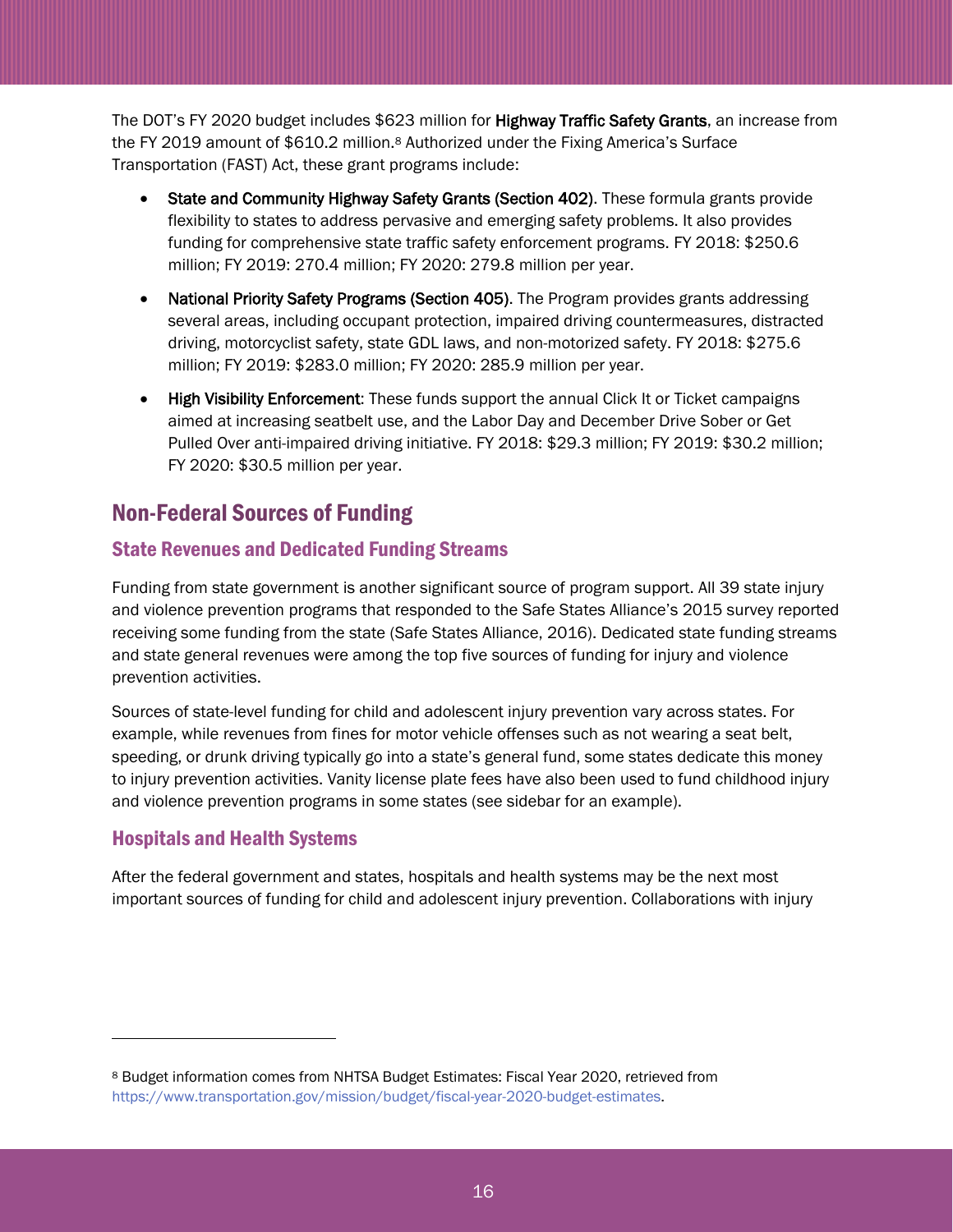prevention programs may take many forms, from direct donations (see example in sidebar) to the development of patnerships to assess needs and implement programs.

Hospitals and health systems have many reasons to support child and adolescent injury prevention. Working with communities to improve health outcomes is often a fundamental component of these institutions' strategic visions and missions. Moreover, to maintain tax-exempt status, non- profit hospitals and health systems (more than threequarters of all such institutions) are required by the IRS to report in detail how they contributed funds towards "community benefit activities." These activities include not only expenses related to patient care (e.g., unreimbursed Medicaid costs), but also community health improvement services.

A recent study estimated that, in 2012, hospitals spent about 8% of their total operating expenses—about \$60 billion—on community benefit activities. Although most of these funds went towards patient care, about 6% were applied towards community health improvement and the education of health professionals (Leider et al., 2017). In another study, these hospitals were found to spend a median of \$130 per capita on community benefit activities in 2009, with almost \$11 going toward community health improvement and community-building activities—compared with \$82 per capita spent by state health departments, \$48 per capita by local health departments (Singh, Bakken, Kindig, & Young, 2016). The authors estimated that this hospital funding contributed an additional 9% to population health than what was available from these two sources. However, spending on community benefit activities varied tremendously across states.

Under the Affordable Care Act (ACA), non-profit hospitals and health systems are required to

## Cincinnati Children's Hospital Medical Center Child Safety Initiatives

In Ohio, hospital leaders from the Cincinnati Children's Hospital have engaged with local partners and national corporations to establish programs to prevent child and adolescent injuries in surrounding communities in Ohio and Kentucky, and 15 American cities.

Every Child Succeeds. Established in 1999 with funding from the Cincinnati Children's Hospital Medical Center, Cincinnati-Hamilton Community Action Agency, and United Way of Greater Cincinnati, the Program supports positive parenting and healthy child development prenatally and during a child's first 1,000 days of life. Expectant mothers register for home visits that build health literacy and prepare them to care for their children. These visits continue after the birth and include guidance on injury prevention and safety.

### Comprehensive Children's Injury Center (CCIC).

With support from Kohl's, State Farm Insurance, and Messer Construction, CCIC provides safety resources to Cincinnati Children's patients, families, and other community members, including an e-newsletter and safety "how-to" videos and guides.

Buckle Up for Life. Started in 2004 as a collaboration between Cincinnati Children's Hospital Medical Center and Toyota, the Program offers free car seats and car safety information through local hospitals and community organizations. The Program has expanded to include children's hospitals across the country and a national initiative to promote child passenger safety.

Source: Cincinnati Children's Hospital Medical Center. (2018). Preparing New Mothers for the Work of a Lifetime. Retrieved from

<https://www.cincinnatichildrens.org/service/e/ecs>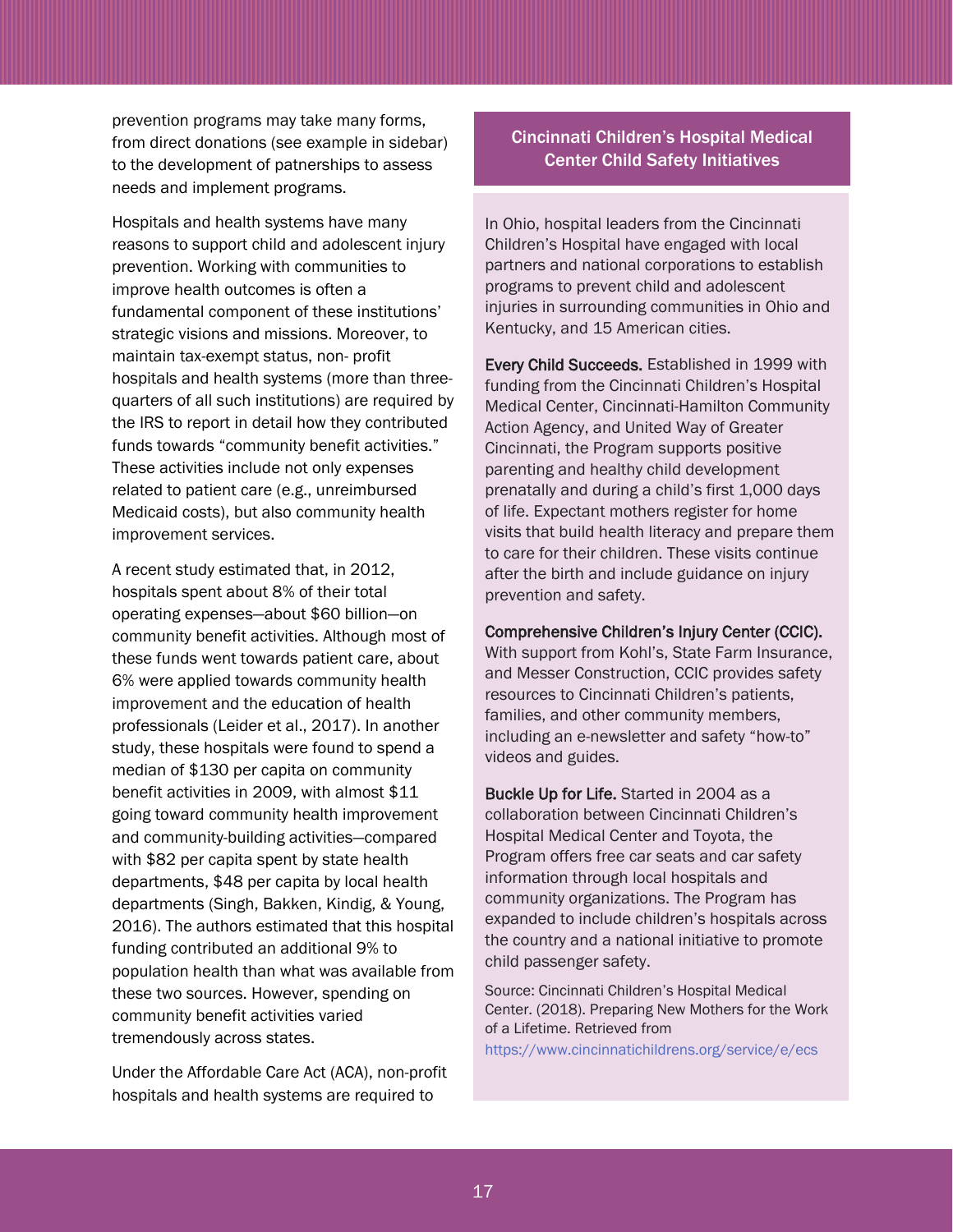conduct a Community Health Needs Assessment (CHNA), which includes creating and implementing an action plan for community health improvement. Developed with input from the community, the CHNA presents an important opportunity for improving coordination between health care systems and community-based public health efforts. Best practices for incorporating injury and violence prevention into the CHNA process were recently examined by the University of Chicago. Funded by CDC, the project culminated with the development of an infographic aimed at promoting hospital action on injury prevention through the CHNA process (see Appendix 3).

Child and adolescent injury prevention can fit particularly well with the mission and services provided by birthing hospitals and children's hospitals. Several children's hospitals already offer multicomponent injury prevention programs addressing activities such as SUID prevention, home visitation, proper use of car seats, and the prevention of infant and child injuries in the home. An example is the Cincinnati's Children Hospital Medical Center, which has engaged with local partners and national corporations to establish several child and adolescent injury prevention programs that provide visitation services, safety education, and safety resources to parents in 15 cities (see sidebar on page 17). Other examples of children's hospitals that offer child and adolescent injury prevention programs include the Arkansas Children's Hospital, Children's Hospital of Illinois, Phoenix Children's Hospital, Rady Children's Hospital of San Diego, and the Texas Children's Hospital.

## Other Sources of Funding

Corporations can also be important sources of funding for child and adolescent injury prevention both through direct donations and contributions made by corporate-sponsored charitable foundations. Safe Kids Worldwide, a nonprofit organization that helps families and communities keep kids safe from injuries, was jointly founded by Johnson & Johnson and two staff members from the Children's National Health System in Washington DC. In addition to Johnson & Johnson, the organization's corporate sponsors also include General Motors, FedEx, Nationwide insurance, State Farm, and Tide (Safe Kids Worldwide, 2016).

Another example is the Kohl's Cares program, conducted by the Kohl's corporation in partnership with a number of community partners, including children's hospitals. The Kohl's Child Safety and Outreach Program at Lucille Packard Children's Hospital, which has multiple locations in Stanford and the San Francisco Bay Area, provides local children and their families with education on various safety topics, including car, bike, and pedestrian safety education. In addition, Kohl's also supports campaigns in children's hospitals, such as the Kohl's Road Safety campaign at Connecticut Children's Medical Center Injury Prevention Center, which raises awareness of pedestrian safety.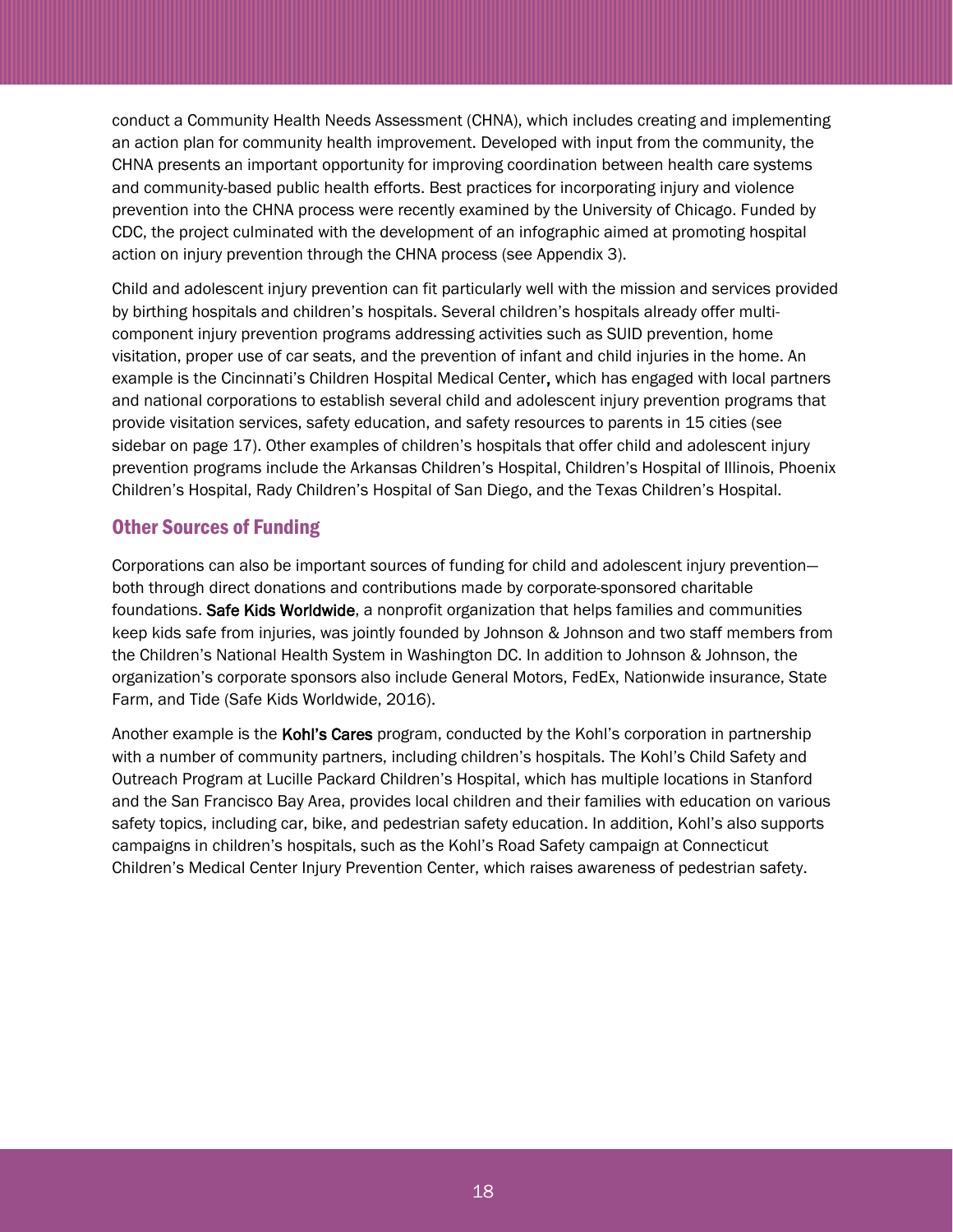Several other non-profit and charitable organizations and associations also provide funding for child and adolescent injury prevention—particularly in areas such as the prevention of child abuse and

neglect, violence prevention, overall community improvement, and reduction of health disparities. For example, the BUILD Health Challenge (see sidebar), is an initiative funded by a combination of sources—both public and private—that supports community-based health promotion efforts for reducing health disparities.

While some funders may restrict their funding to particular states or regions, others fund projects nationwide and even internationally. Type of funding (e.g., grants, cooperative agreements), amounts awarded, and requirements may vary. Not all foundations and endowments accept unsolicited proposals, but some are open to discussing proposal ideas. See Appendix 2 for information on several foundations that have areas of interest related to child and adolescent injury prevention.

## The BUILD Health Challenge: A Multisector Collaboration

Started in 2014, the BUILD Health Challenge is an initiative that provides grants to communitybased health promotion efforts that use a multisector approach focused on addressing the social determinants of health and reducing health disparities. The initiative is funded by the Advisory Board Company, Blue Cross and Blue Shield of North Carolina Foundation, Colorado Health Foundation, de Beaumont Foundation, Episcopal Health Foundation, Interact for Health, Kresge Foundation, Mid-Iowa Health Foundation, New Jersey Health Initiatives, Robert Wood Johnson Foundation, Telligen Community Initiative, and W.K. Kellogg Foundation.

Since the first cohort of grantees was announced in 2015, BUILD has supported 37 projects in 21 states and Washington, DC. Upstream issues addressed by these grants include violence, early childhood development, affordable housing, and public safety.

Source: The Build Health Challenge. (2018). Retrieved fro[m http://buildhealthchallenge.org/](http://buildhealthchallenge.org/)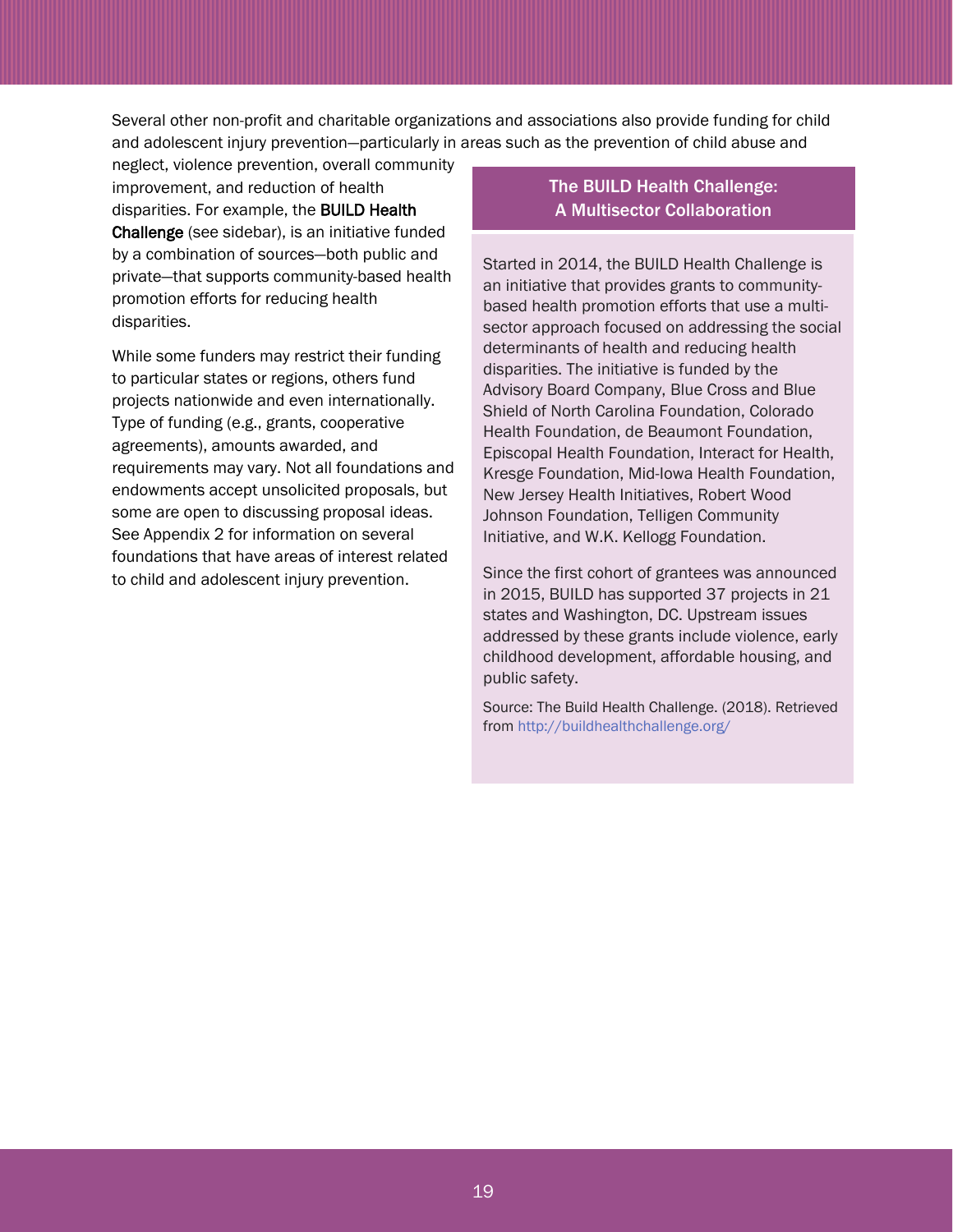# <span id="page-19-0"></span>Partnerships for Child and Adolescent Injury Prevention

Effective partnerships bring together different organizations, networks, and funding sources—working in a coordinated way—to extend the reach and impact of prevention strategies and programs.

While some partnerships may be short-term in nature and/or limited to a specific issue within child and adolescent injury prevention (e.g., safe sleep), others may be longstanding and broader in focus. Formalizing these relationships through the establishment of a planning group or coalition can be useful to ensure continuity and sustainability of efforts (see sidebar for example). These types of ongoing collaborations can support the development of a unified vision for child and adolescent injury prevention, and provide guidance and support for program planning, implementation, and evaluation.

# <span id="page-19-1"></span>Considering Non-Traditional **Partners**

In identifying potential partners, it is useful to consider organizations not traditionally focused on child and adolescent injury prevention, such as representatives from law enforcement, emergency response, juvenile

### Georgia Injury Prevention Planning Group

Housed in the Georgia Department of Public Health/Division of Emergency Preparedness and Response, Georgia's Injury Prevention Program works closely with multiple partners represented in the Georgia Injury Prevention Planning Group. Members include:

- Community partners (e.g., Georgia Coalition Against Domestic Violence, Georgia Network of Children's Advocacy Centers, SAFE KIDS of Georgia, Georgia Governor's Office of Highway Safety)
- Other divisions within the Georgia Department of Public Health (e.g., aging services, behavioral health, maternal and child health)
- Academic partners (e.g., Emory University Rollins School of Public Health, Injury Prevention Research Center at Emory, Georgia Health Policy Center)
- National partners (e.g., CDC, CSN, NHTSA, Safe States)

Source: Injury prevention program. (2017). Georgia Department of Public Health. Retrieved from <https://dph.georgia.gov/injury-prevention-program>

justice, and behavioral health. Other non-traditional partners may include state and local departments, organizations, or coalitions that focus on other health-related issues (e.g., chronic disease prevention, aging services) or overall community improvement.

These types of partnerships may provide opportunities for integrating child and adolescent injury prevention into non-traditional areas or projects and/or accessing different funding streams. For example, a program that uses community health workers to educate low-income women regarding diabetes self-management could potentially disseminate information on safe sleep to new mothers. Similarly, a home visitation program aimed at promoting safe sleep could integrate information on nutrition and physical activity. Better coordination across different entities can help all partners identify the major health issues affecting a population and select the combination of evidence-based strategies that may be most appropriate and useful for improving overall health.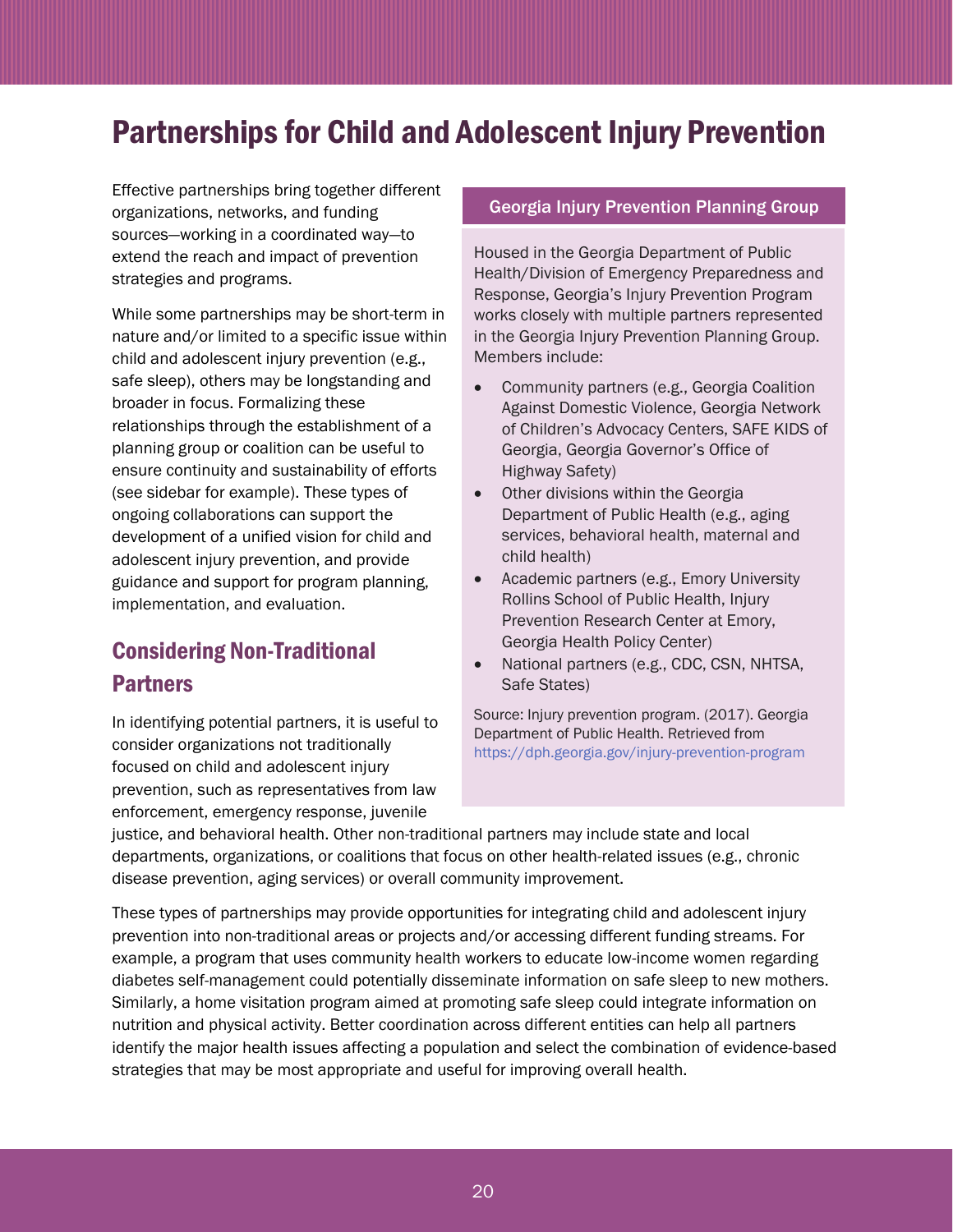# <span id="page-20-0"></span>Identifying Opportunities for Collaboration

The federal budget information presented previously suggests several potential areas for collaboration. An example is the America's Health Block Grant, which is replacing the PHHS block grant—historically an important source of funding for injury prevention. Although the Program's focus appears to be primarily on chronic disease prevention, there may be ways in which injury and violence prevention can be incorporated into funded projects.

Opioid abuse prevention is another possible collaboration area. The FY 2019 and FY 2020 budgets both emphasized this area, allocating new substantial funding to various departments and agencies. Coordination among different organizations—e.g., state and local educational agencies and health departments, community-based organizations—may help prevent duplication, increase alignment of efforts, and help extend the reach and impact of these efforts—not only in addressing opioid misuse but also related problems.

Health problems often share a number of risk and protective factors. A program designed to address risk and protective factors for opioid misuse may also help prevent other problem behaviors among youth. For example, a study funded by the National Institute on Drug Abuse found that school-based substance abuse prevention programs were effective in preventing misuse of prescription drugs later in life even though they did not provide information on the specific types of drugs (Spoth et al., 2013). Instead, the programs sought to increase understanding of norms and behaviors regarding substance misuse, along with skills in peer resistance and self-management—thereby addressing risk factors for substance misuse in general.

Preventing substance use in adolescence may be particularly impactful as an upstream prevention strategy, because the early use of these substances has been found to cause brain changes that may lead to future addiction and a range of related problems. As discussed previously, school-based programs are a type of intervention that has been shown to be effective in preventing violence. This is an area where collaborative efforts—in the form of school-based and/or after-after school programs—may be particularly helpful.

Preventing and addressing opioid abuse during pregnancy is another potential area for collaboration among diverse partners with an interest in substance abuse prevention and/or child and adolescent health, and healthy pregnancy. For example, home visitation programs, an evidence-based strategy for preventing SUIDs and child abuse and neglect, could potentially integrate information regarding opioid abuse and treatment.

Not every program can or should incorporate information on every issue or health problem. As noted, strategy selection and intervention planning should be guided by a needs assessment that is grounded on data collection and consultation with affected groups. But these types of collaborations can support the development of programs that are tailored to the needs of particular populations and make the best use of limited resources.

Like other public health problems, child and adolescent injuries are complex and multi-causal. Risk and protective factors, as well as upstream causes, often overlap and interact. By working with diverse organizations addressing various areas within public health, child and adolescent injury prevention programs will be well positioned to identify and address the most pressing needs of the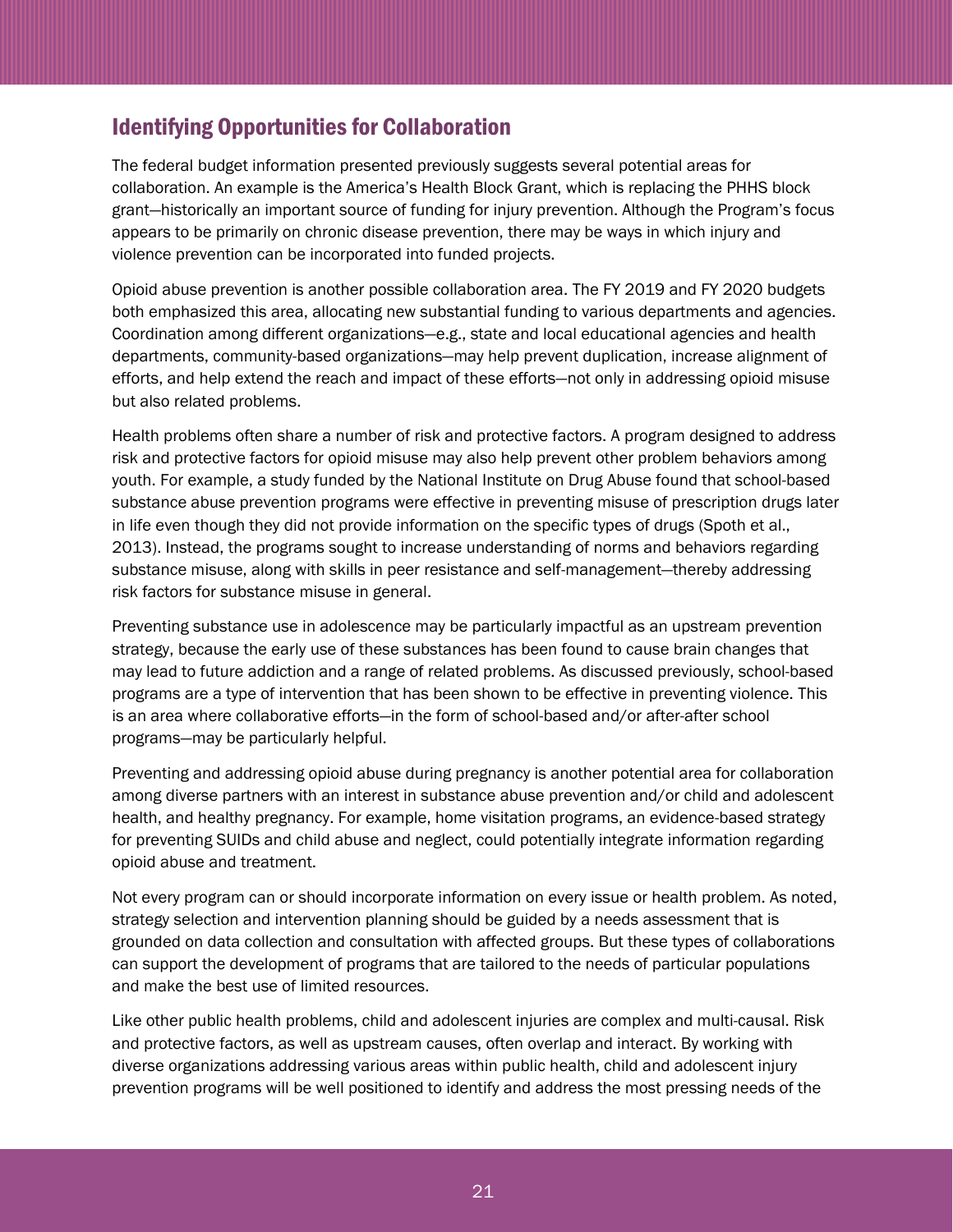populations they serve, thereby supporting the achievement of the larger, shared goal: safer and healthier communities.

# <span id="page-21-0"></span>Implementing Evidence-Based Strategies

Given the limited funding available for public health, it is critical to select and implement strategies that have been shown to be effective and discontinue the use of unproven approaches. Within the child and adolescent injury prevention field, most of the existing research—and the resulting evidence base—has focused on injuries associated with the greatest morbidity and mortality, such as sleep-related deaths among infants, and injuries resulting from motor vehicle crashes, falls, and

interpersonal violence. As a result, researchers have identified effective strategies for addressing many of these injury-related topics. Additional sources of information on evidence-based strategies, including technical packages and registries, are provided in Appendix 3.

Effective programs often combine several strategies aimed at addressing risk and protective factors at various levels of influence. As standards for assessing the effectiveness of strategies may vary, funding sources (particularly federal agencies) may require grantees to select prevention strategies from an agency-vetted list or registry. Identifying the combination of strategies that may be most appropriate and effective for addressing a particular problem also requires an analysis of local data and consultation with stakeholders and affected groups.

# <span id="page-21-1"></span>Obtaining Training and Technical **Assistance**

The implementation of effective prevention strategies often requires strong leadership support, access to pertinent resources, and technical assistance from experts. A national resource center for the prevention of child and adolescent injuries and violence, the Children's Safety Network (CSN) provides training and technical assistance, including expert webinars,

### Child Safety Learning Collaborative

Started in 2018 by CSN, the Child Safety Learning Collaborative (CSLC) gives states and jurisdictions the opportunity to work together to increase the spread of evidence-based and evidence-informed policies, programs, and practices at state and local levels. CSLC participants use a variety of approaches and tools to achieve this aim, including driver diagrams, small tests of change (e.g., Plan-Do-Study-Act), and implementation and spread guides. CSLC states and jurisdictions collaborate through learning sessions, injury topic calls, and technical assistance webinars. Through data collection, reporting, and analysis, coupled with expert feedback, they asses their progress and plan for continued improvement on a monthly basis.

CSLC states and jurisdictions focus on five priority topics:

- Bullying prevention
- Motor vehicle traffic safety
- Poisoning prevention
- Sudden unexpected infant death prevention
- Suicide and self-harm prevention

Currently, 18 states and jurisdictions are participating in CSLC Cohort 1. CSLC Cohort 2 begins in 2020.

Source: Children's Safety Network (2019). Learning Collaborative. Retrieved from <https://www.childrenssafetynetwork.org/>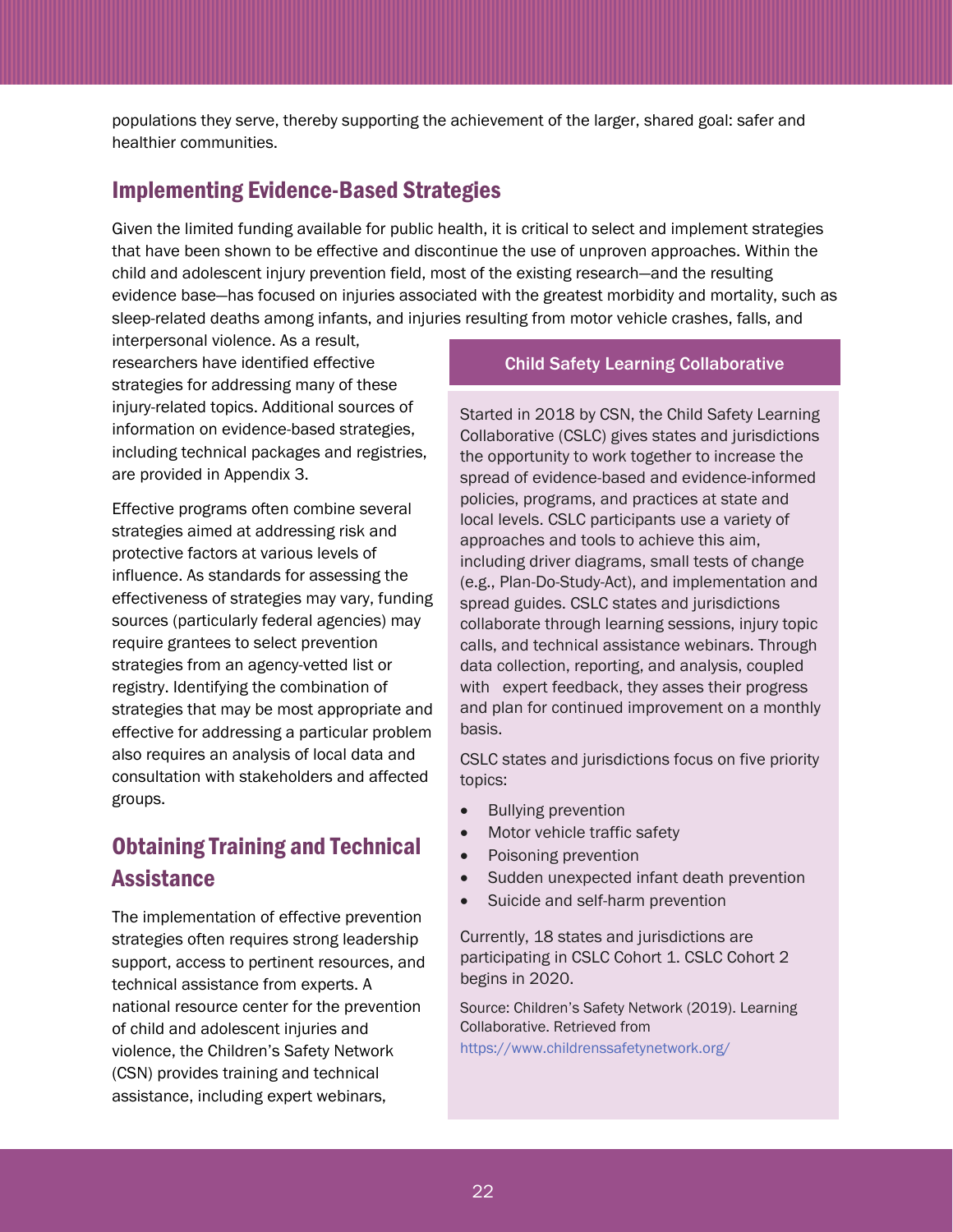publications, injury data support, and other resources to guide state/jurisdiction maternal and child health and injury and violence prevention programs.

CSN efforts are driven by collaboration with federal, state, and local partners. Funded by HRSA's MCHB and guided by a Steering Committee and an alliance of national, state, and local leaders and experts, CSN works with states/jurisdictions and uses a collaborative quality improvement approach to translate science into practice and reduce injury-related deaths, hospitalizations, and ED visits among children and adolescents (Leonardo, Spicer, Katradis, Allison, & Thomas, 2018). The CSN Child Safety Learning Collaborative is allowing states and jurisdictions to advance evidence-based strategies for injury and violence prevention (see sidebar on page 22). For more information and resources, see the CSN website [\(www.childrensafetynetwork.org\)](http://www.childrensafetynetwork.org/).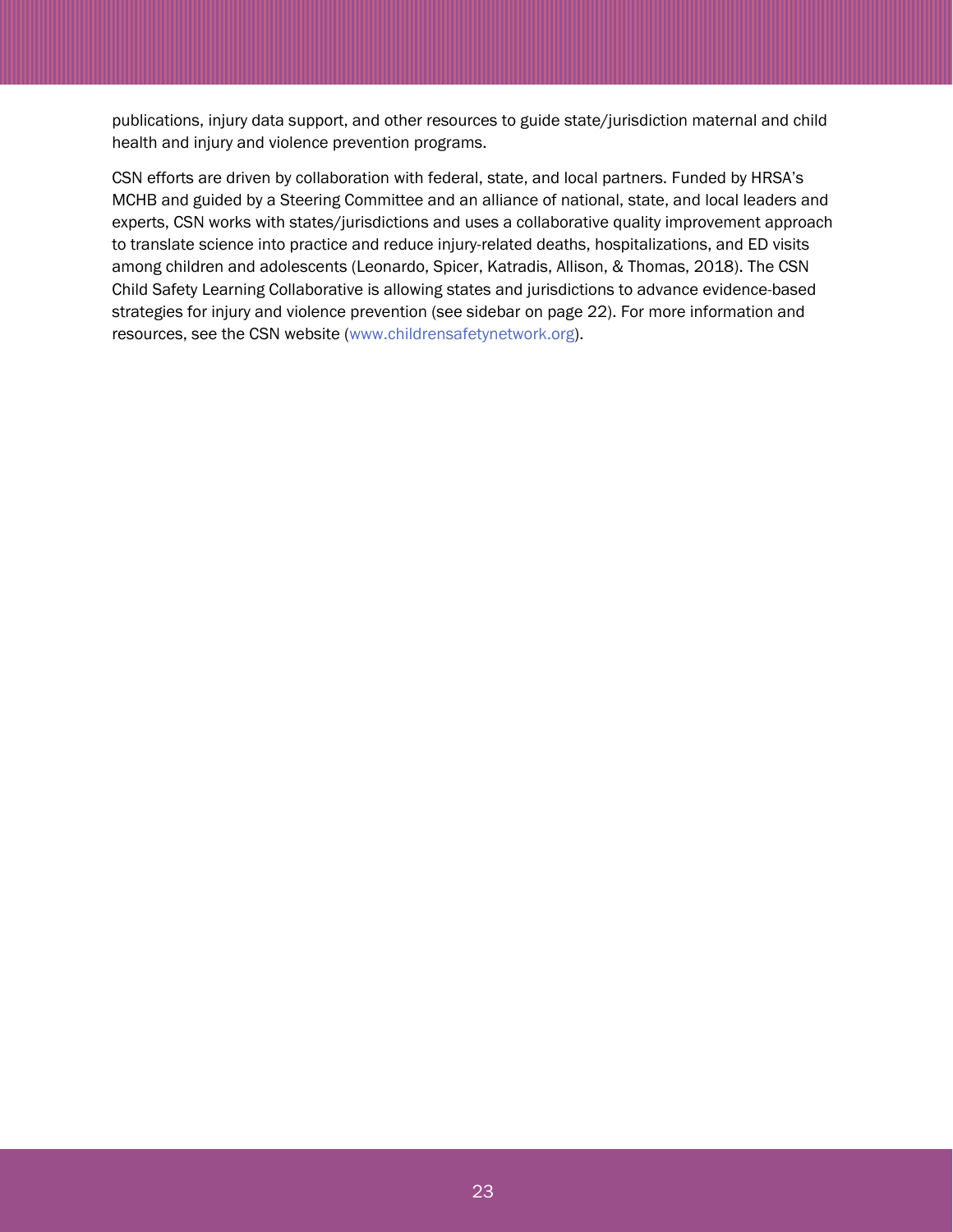# <span id="page-23-0"></span>**Conclusions**

As demonstrated in this white paper, state injury and violence prevention programs can leverage multiple funding sources to address a range of child and adolescent safety topics. Although multiple funding sources provide opportunity for greater impact in reducing child and adolescent injury and violence, state practitioners are not always informed of the different funding opportunities, how to access them, and how to integrate them. In addition, with multiple funding sources and working at the population health level, partnerships are often needed to achieve wide-ranging health impact. By exploring the range of funding sources for injury and violence prevention listed and described and following the strategic guidance on collaborating through traditional and non-traditional partnerships state programs can strengthen their efforts and impact.

Funding for child and adolescent injury prevention frequently comes from the federal government, in the form of grants and cooperative agreements awarded to state health departments, and other health organizations. Federal sources include agencies of the U.S. Department of Health and Human Services: Health Resources and Services Administration (HRSA), Centers for Disease Control and Prevention (CDC), Substance Abuse and Mental Health Services Administration, Administration for Children and Families, Office of Minority Health, and the National Institutes of Health. In addition, the U.S. Department of Education, U.S. Department of Justice, and U.S. Department of Transportation fund injury and violence prevention programs. Sources of non-federal funding include state revenues and dedicated funding streams, hospitals and health systems, corporations, and foundations.

Findings from a state survey conducted by the Safe States Alliance indicate that five funding sources accounted for 61% of the nearly \$90 million invested in injury and violence prevention in the 39 participating states: the Maternal and Child Health Block Grant administered by HRSA, the Preventive Health and Health Services Block Grant and the Rape Prevention and Education Program administered by the CDC, dedicated state funding streams, and state general revenues (Safe States Alliance, 2016). All 39 state injury and violence prevention programs that responded to the Safe States Alliance's 2015 survey reported receiving some funding from the state (Safe States Alliance, 2016); although sources of state-level funding for child and adolescent injury prevention vary across states.

Beyond federal and state government funding, hospitals and health systems are important sources of funding for child and adolescent injury prevention. Working with communities to improve health outcomes is often a fundamental component of these institutions' strategic visions and missions. Moreover, to maintain tax-exempt status, non- profit hospitals and health systems (more than threequarters of all such institutions) are required by the IRS to report in detail how they contributed funds towards "community benefit activities." These activities include not only expenses related to patient care (e.g., unreimbursed Medicaid costs), but also community health improvement services. Corporations can also be important sources of funding for child and adolescent injury prevention both through direct donations and contributions made by corporate-sponsored charitable foundations.

Partnerships that bring together traditional partners (e.g., hospitals and health care systems) and non-traditional partners (e.g., philanthropies, and businesses) can leverage multiple sources of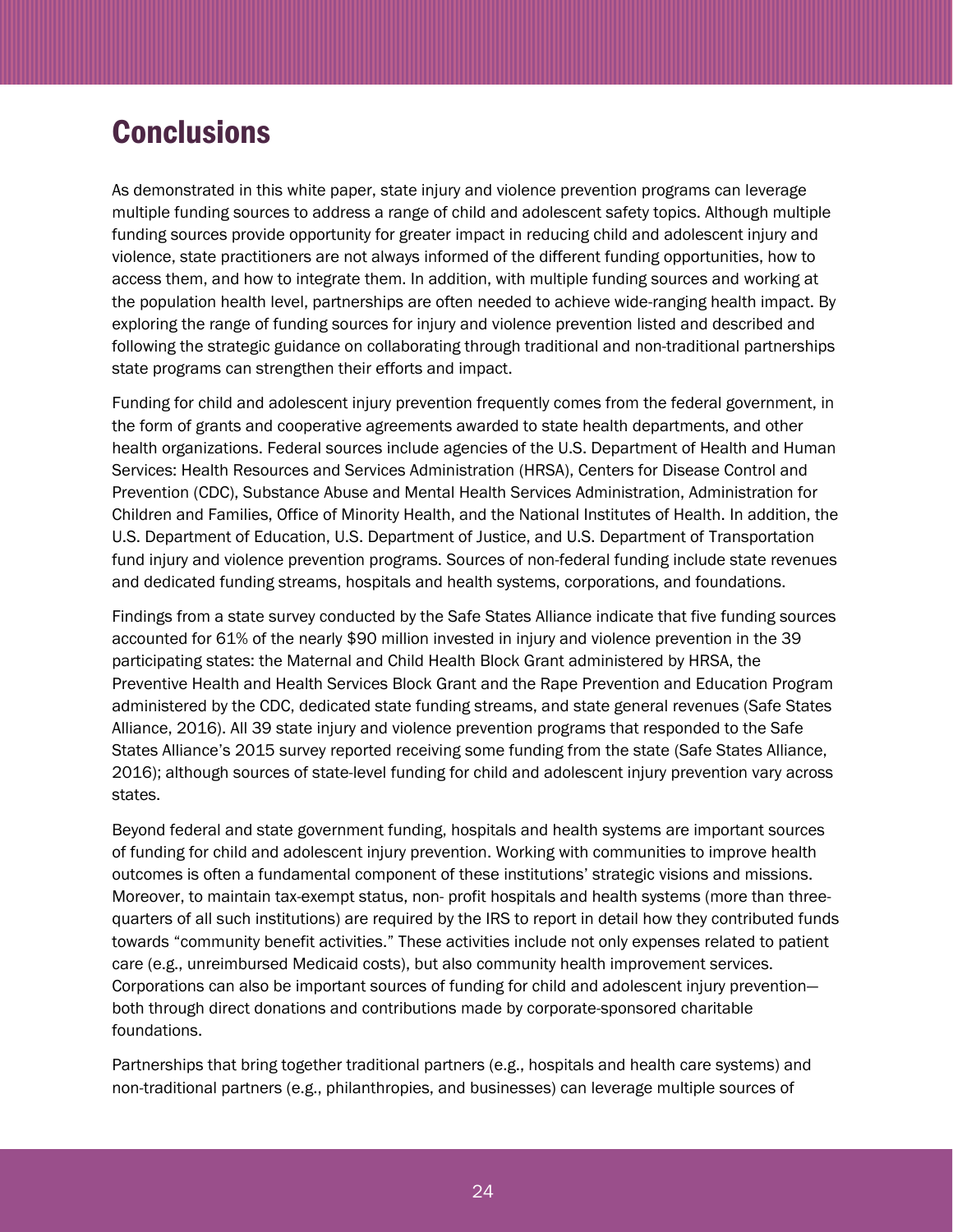funding and play an important role in extending the reach and impact of injury and violence prevention efforts. While some partnerships may be short-term in nature or limited to a specific issue within child and adolescent injury prevention, others may be longstanding and broader in focus. Formalizing these relationships through the establishment of a planning group or coalition can be useful to ensure continuity and sustainability of efforts. In identifying potential partners, it is often useful to include organizations not traditionally focused on child and adolescent injury prevention, such as representatives from law enforcement, emergency response, juvenile justice, and behavioral health. These types of partnerships may provide opportunities for integrating child and adolescent injury prevention into non-traditional areas or projects and for accessing different funding streams.

By exploring more fully the range of available funding sources and building strong coalitions that combine both traditional and non-traditional partners, state child injury and violence prevention practitioners can better leverage potential resources to support their injury and violence prevention program efforts. Increased resources can help these programs accomplish more to address the leading causes of morbidity and mortality among U.S. children and adolescents, resulting in better lives for young people across our nation.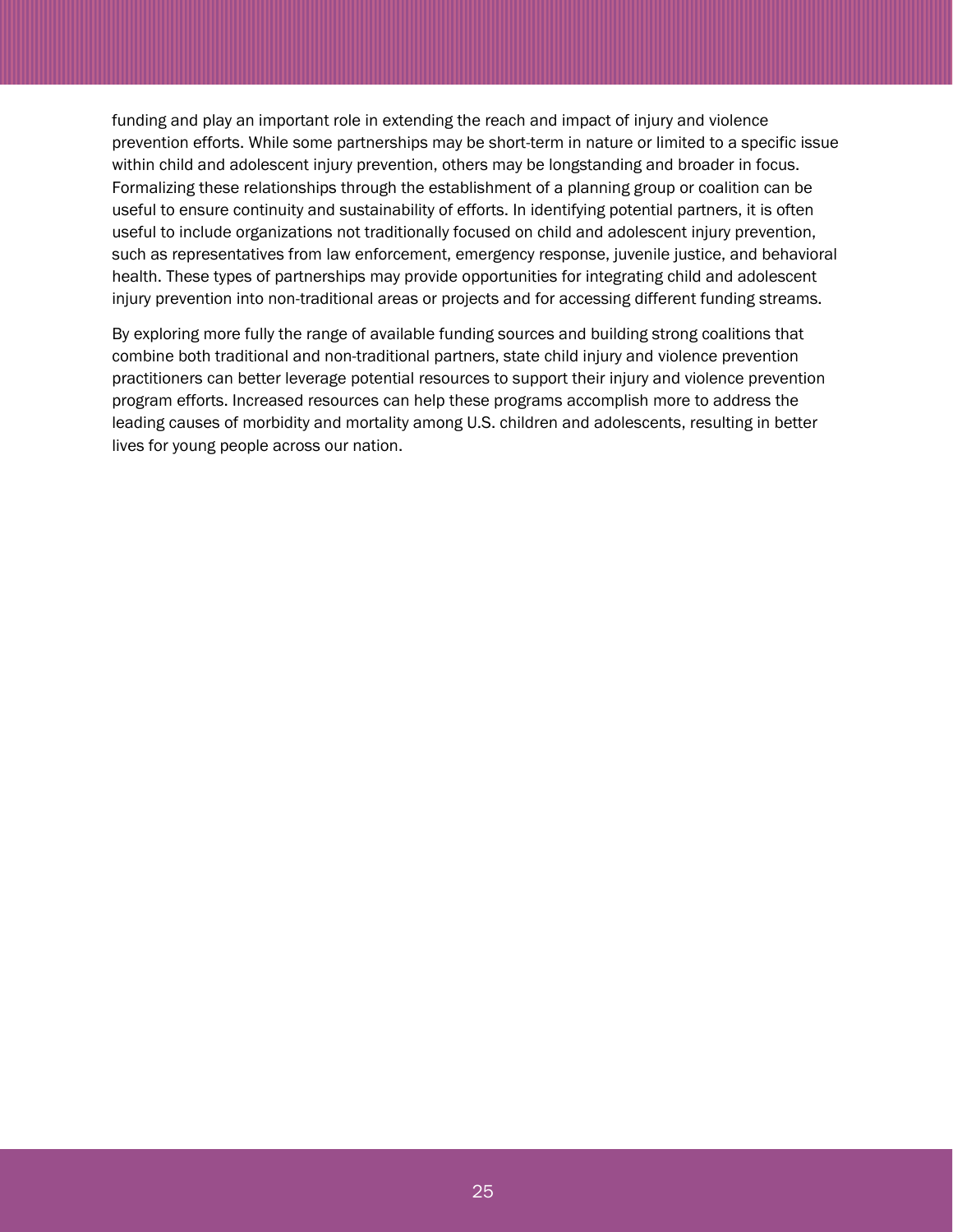# <span id="page-25-0"></span>References

- Agency for Healthcare Research and Quality. (2014). Healthcare Cost and Utilization Project databases. [https://www.hcup-us.ahrq.gov/databases.jsp.](https://www.hcup-us.ahrq.gov/databases.jsp)
- Ali, B., Lawrence, B., Miller, T., Swedler, D., & Allison, J. (2019). Consumer products contributing to fall injuries in children aged <1 to 19 years in US emergency departments, 2010 to 2013: An observational study. *Global Pediatric Health, 6*, 1-7. doi: 10.1177/2333794X18821941.
- Bilukha, O., Hahn, R. A., Crosby, A., Fullilove, M. T., Liberman, A., Moscicki, E., . . . Briss, P. A. (2005). The effectiveness of early childhood home visitation in preventing violence: A systematic review. *American Journal of Preventive Medicine, 28*(2 Suppl 1), 11-39. doi: 10.1016/j.amepre.2004.10.004.
- California Department of Public Health. (2018). California Kids' Plates Program. Retrieved from [https://www.cdph.ca.gov/Programs/CCDPHP/DCDIC/SACB/Pages/KidsPlates.aspx.](https://www.cdph.ca.gov/Programs/CCDPHP/DCDIC/SACB/Pages/KidsPlates.aspx)
- Centers for Disease Control and Prevention. (2017). FY 2017 Congressional Budget Justification Retrieved from [https://www.cdc.gov/budget/documents/fy2017/fy-2017-cdc-congressional-justification.pdf.](https://www.cdc.gov/budget/documents/fy2017/fy-2017-cdc-congressional-justification.pdf)
- Centers for Disease Control and Prevention. (2018). FY 2018 Congressional Budget Justification. Retrieved from [https://www.cdc.gov/budget/documents/fy2018/fy-2018-cdc-congressional-justification.pdf.](https://www.cdc.gov/budget/documents/fy2018/fy-2018-cdc-congressional-justification.pdf)
- Centers for Disease Control and Prevention. (2019a). Leading Causes of Death Reports, 2017. Web-based Injury Statistics Query and Reporting System (WISQARS). Retrieved from [https://webappa.cdc.gov/sasweb/ncipc/leadcause.html.](https://webappa.cdc.gov/sasweb/ncipc/leadcause.html)
- Centers for Disease Control and Prevention. (2019b). Fatal Injury Reports, National, Regional and State, 2017. Web-based Injury Statistics Query and Reporting System (WISQARS). Retrieved from [https://webappa.cdc.gov/sasweb/ncipc/mortrate.html.](https://webappa.cdc.gov/sasweb/ncipc/mortrate.html)
- Centers for Disease Control and Prevention. (March 27, 2018). DELTA Impact Recipients Retrieved from [https://www.cdc.gov/violenceprevention/intimatepartnerviolence/delta/impact/recipients.html.](https://www.cdc.gov/violenceprevention/intimatepartnerviolence/delta/impact/recipients.html)
- Children's Safety Network. (2014). Injury prevention: What works? A summary of cost-outcome analysis for injury prevention programs (2014 update). Retrieved from: [https://www.childrenssafetynetwork.org/publications/whatworks2014.](https://www.childrenssafetynetwork.org/publications/whatworks2014)
- Cincinnati Children's Hospital Medical Center. (2018). Preparing New Mothers for the Work of a Lifetime. Retrieved from [https://www.cincinnatichildrens.org/service/e/ecs.](https://www.cincinnatichildrens.org/service/e/ecs)
- Das, J. K., Salam, R. A., Arshad, A., Finkelstein, Y., & Bhutta, Z. A. (2016). Interventions for adolescent substance abuse: An overview of systematic reviews. *Journal of Adolescent Health, 59*(4S), S61-S75. doi: 10.1016/j.jadohealth.2016.06.021.
- Education Development Center. (2019). Evidence-based and evidence-informed strategies for child and adolescent injury prevention. Available at [http://www.childrenssafetynetwork.org/publications.](http://www.childrenssafetynetwork.org/publications)
- Ehiri, J. E., Ejere, H. O., Magnussen, L., Emusu, D., King, W., & Osberg, J. S. (2006). Interventions for promoting booster seat use in four to eight year olds traveling in motor vehicles. *Cochrane Database of Systematic Reviews, 1*, CD004334. doi: 10.1002/14651858.CD004334.pub2.
- Federal Commission on School Safety. (2018). Final report of the Federal Commission on School Safety.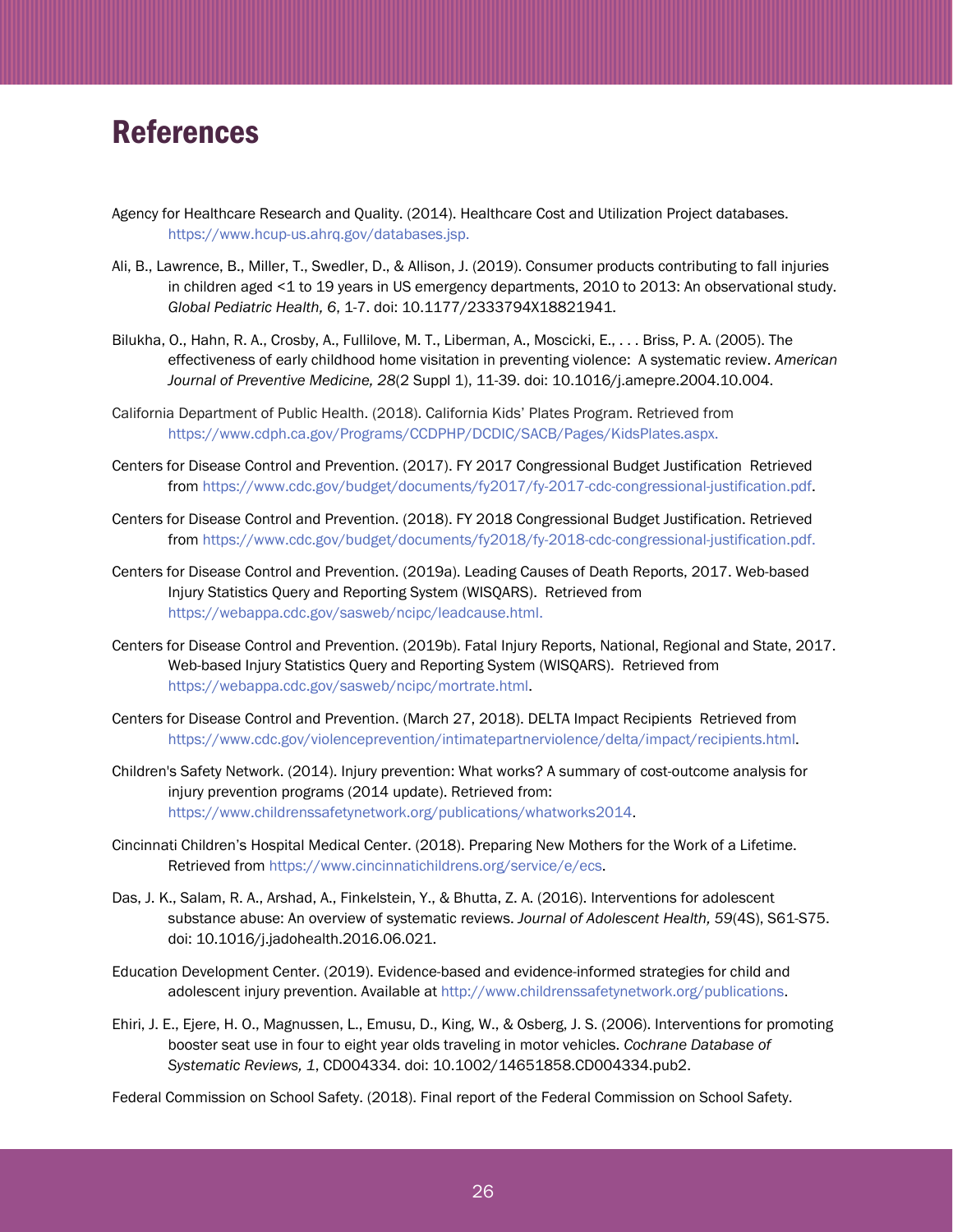Retrieved from [https://www2.ed.gov/documents/school-safety/school-safety-report.pdf.](https://www2.ed.gov/documents/school-safety/school-safety-report.pdf)

- Fortson, B. L., Klevens, J., Merrick, M. T., Gilbert, L. K., & Alexander, S. P. (2016). *Preventing child abuse and neglect: A technical package for policy, norm, and programmatic activities*. Atlanta, GA: National Center for Injury Prevention and Control, Centers for Disease Control and Prevention. Retrieved from [https://www.cdc.gov/violenceprevention/pdf/can-prevention-technical-package.pdf.](https://www.cdc.gov/violenceprevention/pdf/can-prevention-technical-package.pdf)
- Hahn, R., Fuqua-Whitley, D., Wethington, H., Lowy, J., Crosby, A., Fullilove, M., . . . Dahlberg, L. (2007). Effectiveness of universal school-based programs to prevent violent and aggressive behavior: a systematic review. *American Journal of Preventive Medicine, 33*(2 Suppl), S114-129. doi: 10.1016/j.amepre.2007.04.012.
- Hahn, R., Fuqua-Whitley, D., Wethington, H., Lowy, J., Liberman, A., Crosby, A., . . . Dahlberg, L. (2007). The effectiveness of universal school-based programs for the prevention of violent and aggressive behavior: a report on recommendations of the Task Force on Community Preventive Services. *MMWR. Recommendations and reports : Morbidity and mortality weekly report. Recommendations and reports, 56*(RR-7), 1-12.
- Hingson, R., & White, A. (2014). New research findings since the 2007 Surgeon General's Call to Action to Prevent and Reduce Underage Drinking: a review. *Journal of Studies on Alcohol and Drugs, 75*(1), 158-169 doi: 10.15288/jsad.2014.75.158.
- Katz, C., Bolton, S. L., Katz, L. Y., Isaak, C., Tilston-Jones, T., & Sareen, J. (2013). A systematic review of schoolbased suicide prevention programs. *Depression and Anxiety, 30*(10), 1030-1045. doi: 10.1002/da.22114.
- Kendrick, D., Watson, M. C., Mulvaney, C. A., Smith, S. J., Sutton, A. J., Coupland, C. A., & Mason-Jones, A. J. (2008). Preventing childhood falls at home: meta-analysis and meta-regression. *American Journal of Preventive Medicine, 35*(4), 370-379. doi: 10.1016/j.amepre.2008.06.038.
- Lambert, A. B. E., Parks, S. E., & Shapiro-Mendoza, C. K. (2018). National and State Trends in Sudden Unexpected Infant Death: 1990-2015. *Pediatrics, 12*(10), 2017-3519. doi: 10.1542/peds.2017- 3519.
- Lawrence, B. A., Bhattacharya, S., Zaloshnja, E., Jones, P., Miller, T. R., Corso, P. S., & Steiner, C. A. (2011). Medical and Work Loss Cost Estimation Methods for the WISQARS Cost of Injury Module. Retrieved from [https://www.cdc.gov/injury/wisqars/pdf/wisqars\\_cost\\_methods-a.pdf.](https://www.cdc.gov/injury/wisqars/pdf/wisqars_cost_methods-a.pdf)
- Leider, J. P., Tung, G. J., Lindrooth, R. C., Johnson, E. K., Hardy, R., & Castrucci, B. C. (2017). Establishing a baseline: Community benefit spending by not-for-profit hospitals prior to implementation of the Affordable Care Act. *Journal of Public Health Management and Practice, 23*(6), e1-e9. doi: 10.1097/PHH.0000000000000493.
- Leonardo, J. B., Spicer, R. S., Katradis, M., Allison, J., & Thomas, R. (2018). Building the Child Safety Collaborative Innovation and Improvement Network: How does it work and what is it achieving? *Injury Prevention, 24*(Suppl 1), i46-i51. doi: 10.1136/injuryprev-2017-042367.
- Mytton, J., DiGuiseppi, C., Gough, D., Taylor, R., & Logan, S. (2006). School-based secondary prevention programmes for preventing violence. *Cochrane Database of Systematic Reviews, 3*, CD004606. doi: 10.1002/14651858.CD004606.pub2.
- Niolon, P. H., Kearns, M., Dills, J., Rambo, K., Irving, S., Armstead, T., & Gilbert, L. (2017). *Preventing intimate partner violence across the lifespan: A technical package of programs, policies, and practices.* Atlanta, GA: National Center for Injury Prevention and Control, Centers for Disease Control and Prevention.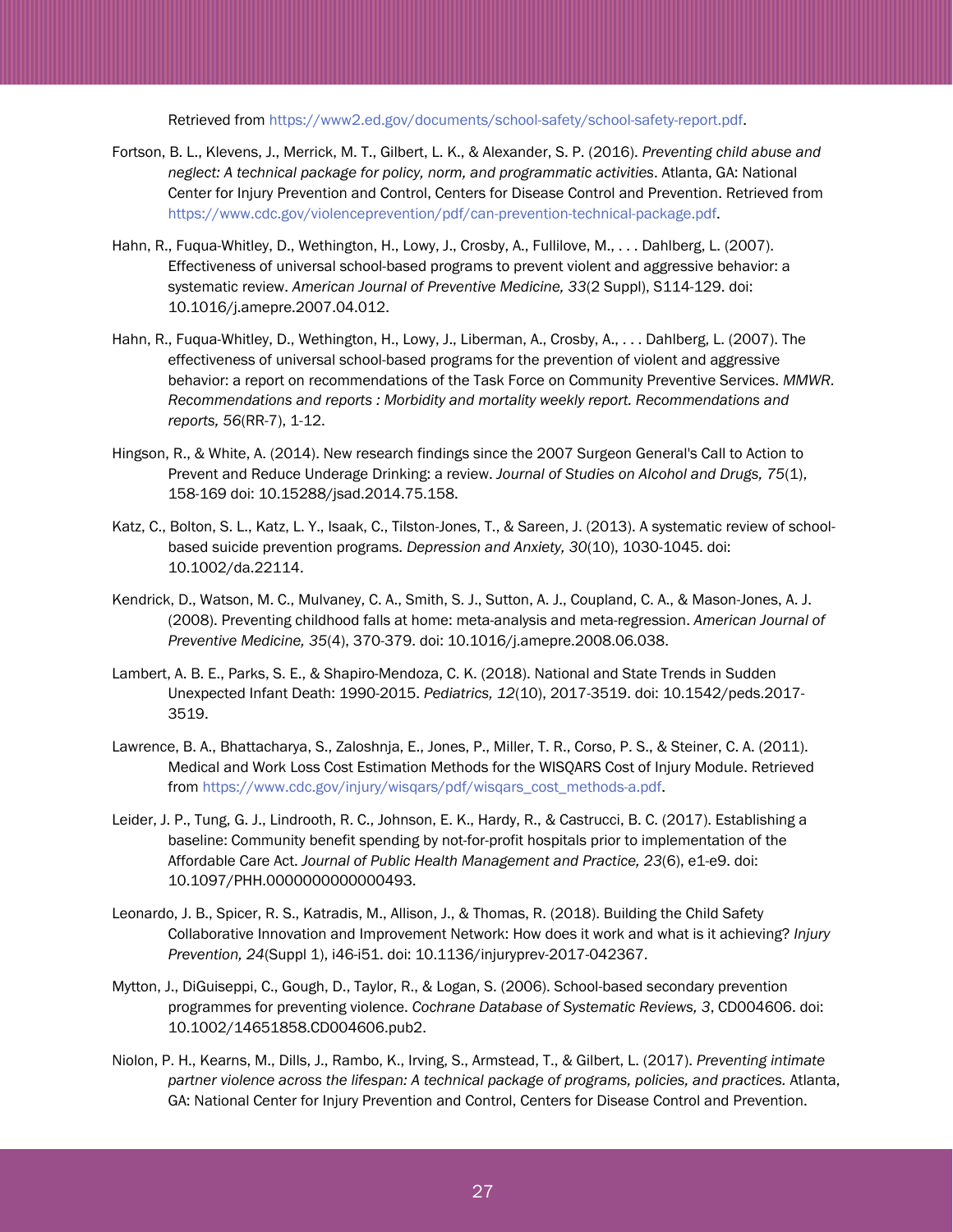Retrieved from [https://www.cdc.gov/violenceprevention/pdf/ipv-technicalpackages.pdf.](https://www.cdc.gov/violenceprevention/pdf/ipv-technicalpackages.pdf)

- Office of Minority Health. (2018). FY 2018 Grant Awards Retrieved from [https://minorityhealth.hhs.gov/omh/browse.aspx?lvl=2&lvlid=95.](https://minorityhealth.hhs.gov/omh/browse.aspx?lvl=2&lvlid=95)
- Russell, K. F., Vandermeer, B., & Hartling, L. (2011). Graduated driver licensing for reducing motor vehicle crashes among young drivers. *Cochrane Database of Systematic Reviews*(10), CD003300. doi: 10.1002/14651858.CD003300.pub3.
- Safe Kids Worldwide. (2016). Supporters and Sponsors Retrieved from [https://www.safekids.org/supporters](https://www.safekids.org/supporters-sponsors)[sponsors.](https://www.safekids.org/supporters-sponsors)
- Safe States Alliance. (2016). State of the States: 2015 Report. Retrieved from [http://c.ymcdn.com/sites/www.safestates.org/resource/resmgr/2015sots/2015\\_SOTS\\_Report\\_FINA](http://c.ymcdn.com/sites/www.safestates.org/resource/resmgr/2015sots/2015_SOTS_Report_FINAL.pdf) [L.pdf.](http://c.ymcdn.com/sites/www.safestates.org/resource/resmgr/2015sots/2015_SOTS_Report_FINAL.pdf)
- Shope, J. T. (2007). Graduated driver licensing: review of evaluation results since 2002. *Journal of Safety Research, 38*(2), 165-175. doi: 10.1016/j.jsr.2007.02.004.
- Shults, R. A., Elder, R. W., Sleet, D. A., Nichols, J. L., Alao, M. O., Carande-Kulis, V. G., . . . Thompson, R. S. (2001). Reviews of evidence regarding interventions to reduce alcohol-impaired driving. *American Journal of Preventive Medicine, 21*(4 Suppl), 66-88. doi: 10.1016/S0749-3797(01)00381-6.
- Singh, S. R., Bakken, E., Kindig, D. A., & Young, G. J. (2016). Hospital Community Benefit in the Context of the Larger Public Health System: A State-Level Analysis of Hospital and Governmental Public Health Spending Across the United States. *Journal of Public Health Management and Practice, 22*(2), 164- 174. doi: 10.1097/PHH.0000000000000253.
- Spoth, R., Trudeau, L., Shin, C., Ralston, E., Redmond, C., Greenberg, M., & Feinberg, M. (2013). Longitudinal effects of universal preventive intervention on prescription drug misuse: Three randomized controlled trials with late adolescents and young adults. *American Journal of Public Health, 103*(4), 665-672. doi: 10.2105/AJPH.2012.301209.
- Task Force on Sudden Infant Death Syndrome. (2016). SIDS and Other Sleep-Related Infant Deaths: Updated 2016 Recommendations for a Safe Infant Sleeping Environment. *Pediatrics, 138*(5), 2016-2938. doi: 10.1542/peds.2016-2938.
- Thompson, D. C., & Rivara, F. P. (2000). Pool fencing for preventing drowning in children. *Cochrane Database of Systematic Reviews, 2*, CD001047. doi: 10.1002/14651858.CD001047.
- U.S. Department of Health and Human Services. (2018a). FY 2019 Justification of Estimates for Appropriations Committees. Retrieved fro[m https://www.hhs.gov/sites/default/files/fy19-departmental](https://www.hhs.gov/sites/default/files/fy19-departmental-management-cj-4-10-18.pdf)[management-cj-4-10-18.pdf.](https://www.hhs.gov/sites/default/files/fy19-departmental-management-cj-4-10-18.pdf)
- U.S. Department of Health and Human Services. (2018b). HHS FY 2019 Budget in Brief. Retrieved from [https://www.hhs.gov/about/budget/index.html.](https://www.hhs.gov/about/budget/index.html)
- U.S. Department of Justice. (2019). FY 2020 budget request at a glance. Retrieved from [https://www.justice.gov/doj/fy-2020-budget-and-performance-summary.](https://www.justice.gov/doj/fy-2020-budget-and-performance-summary)
- U.S. Department of Justice. (February 2018). FY 2019 Performance Budget: Office of Justice Programs. Retrieved from [https://www.justice.gov/jmd/page/file/1034426/download.](https://www.justice.gov/jmd/page/file/1034426/download)
- U.S. Department of Transportation. (2019). Budget Highlights: Fiscal Year 2020 Retrieved from [https://www.transportation.gov/sites/dot.gov/files/docs/mission/budget/333126/budgethighlights0](https://www.transportation.gov/sites/dot.gov/files/docs/mission/budget/333126/budgethighlights030719final518pm25082.pdf)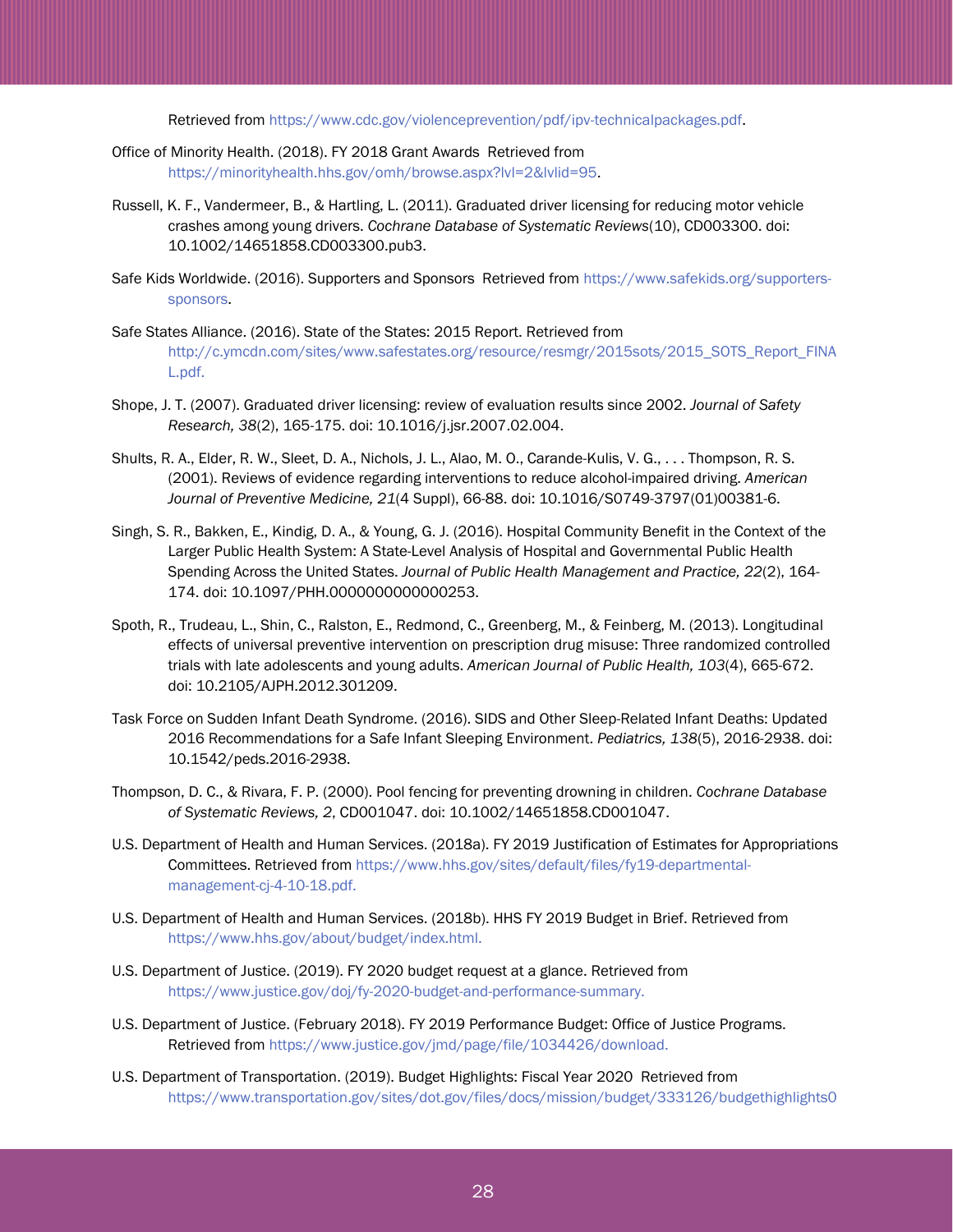[30719final518pm25082.pdf.](https://www.transportation.gov/sites/dot.gov/files/docs/mission/budget/333126/budgethighlights030719final518pm25082.pdf)

- Wasserman, D., Hoven, C. W., Wasserman, C., Wall, M., Eisenberg, R., Hadlaczky, G., . . . Carli, V. (2015). School-based suicide prevention programmes: the SEYLE cluster-randomised, controlled trial. *Lancet, 385*(9977), 1536-1544. doi: 10.1016/S0140-6736(14)61213-7.
- World Health Organization. (2017). Preventing drowning: An implementation guide. Retrieved from [http://www.who.int/violence\\_injury\\_prevention/drowning/drowning\\_prevention\\_guide/en/.](http://www.who.int/violence_injury_prevention/drowning/drowning_prevention_guide/en/)
- Young, B., Wynn, P. M., He, Z., & Kendrick, D. (2013). Preventing childhood falls within the home: overview of systematic reviews and a systematic review of primary studies. *Accident; Analysis and Prevention, 60*(doi), 158-171. doi: 10.1016/j.aap.2013.08.001.
- Zaza, S., Sleet, D. A., Thompson, R. S., Sosin, D. M., & Bolen, J. C. (2001). Reviews of evidence regarding interventions to increase use of child safety seats. *American Journal of Preventive Medicine, 21*(4 Suppl), 31-47. doi: 10.1016/S0749-3797(01)00377-4.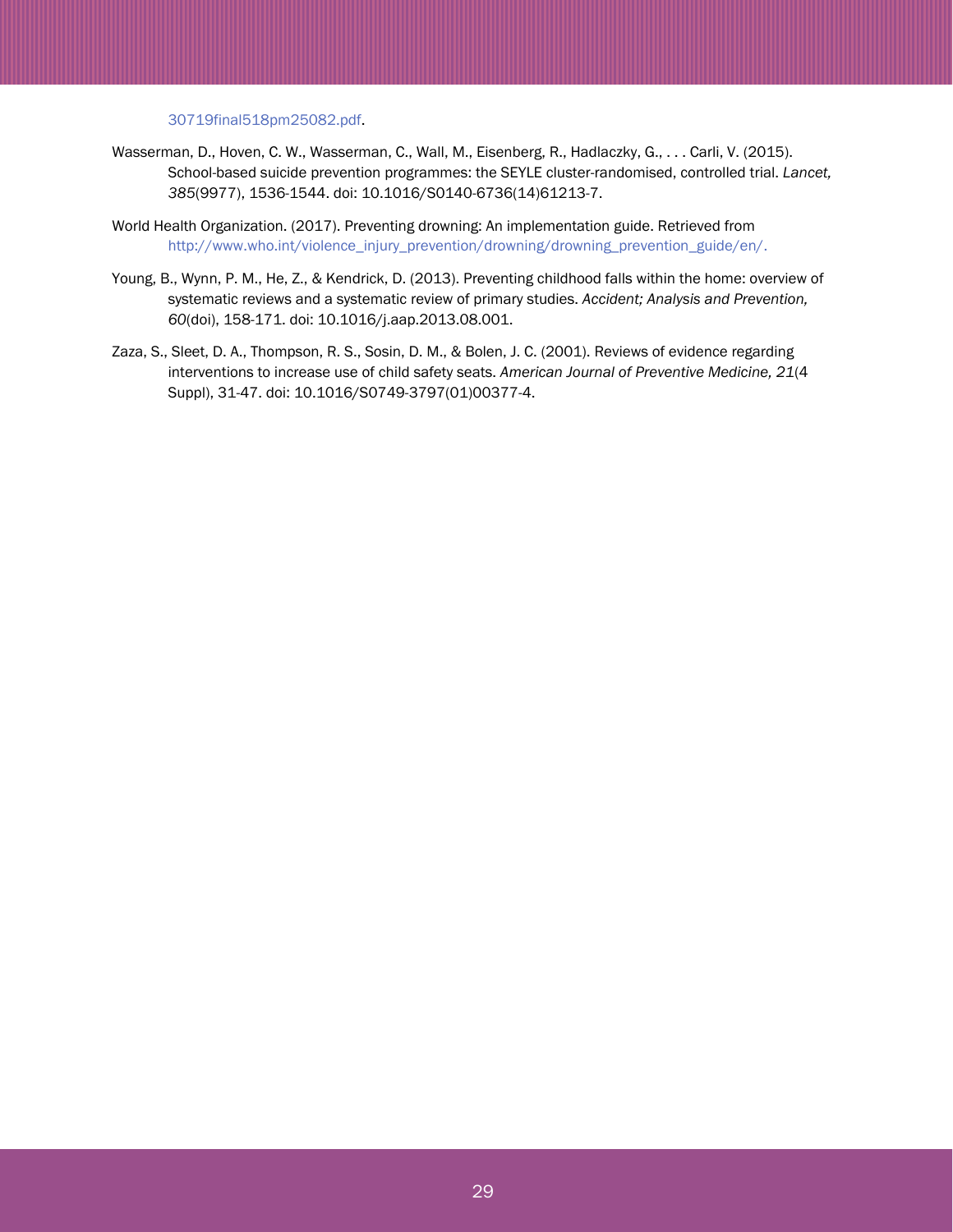# <span id="page-29-0"></span>Appendix 1: Federal Funding Sources

Potential federal funding sources for child injury prevention (compiled from FY 2019 budget requests).

| <b>Agency and Program</b>                                                                                       | <b>FY 2018</b>                                                                                | <b>FY</b>       | <b>FY202</b>      |               |  |  |
|-----------------------------------------------------------------------------------------------------------------|-----------------------------------------------------------------------------------------------|-----------------|-------------------|---------------|--|--|
|                                                                                                                 |                                                                                               | 2019            | $\mathbf 0$       |               |  |  |
| Health Resources and Services Administration (HRSA), HHS                                                        |                                                                                               |                 |                   |               |  |  |
| <b>Maternal and Child</b><br>Health Bureau (MCH)                                                                | State Maternal and Child Health (MCH) Block<br><b>Grant Awards</b>                            | \$556.4         | \$557.8           | \$557.8       |  |  |
|                                                                                                                 | Special Projects of Regional and National<br>Significance (SPRANS)                            | \$83.5          | \$109.6           | \$92.6        |  |  |
|                                                                                                                 | Community Integrated Service Systems (CISS)                                                   | \$10.3          | \$10.3            | \$10.3        |  |  |
|                                                                                                                 | <b>Healthy Start</b>                                                                          | \$110.3         | \$122.5           | \$122.5       |  |  |
|                                                                                                                 | Maternal, Infant, and Early Childhood Home<br>Visiting (MIECHV)                               | \$400.0         | \$400.0           | \$400.0       |  |  |
|                                                                                                                 | Centers for Disease Control and Prevention (CDC), HHS                                         |                 |                   |               |  |  |
| <b>National Center for</b><br>Injury Prevention and                                                             | Rape Prevention and Education (RPE)                                                           | \$39.0          | \$39.0            | \$39.0        |  |  |
| Control (NCIPC)                                                                                                 | Core State Violence and Injury Prevention<br>(Core SVIPP)                                     | \$6.7           | $\overline{$6.7}$ | \$6.7         |  |  |
|                                                                                                                 | Overdose Prevention in States (OPIS)                                                          | \$244.2         | \$280.0           | \$280.0       |  |  |
|                                                                                                                 | National Violent Death Reporting System<br>(NVDRS)                                            | \$16.3          | \$16.3            | \$16.3        |  |  |
| National Center for<br><b>Chronic Disease</b>                                                                   | Preventive Health and Health Services (PHHS)<br><b>Block Grant</b>                            | $\overline{50}$ | \$0               | $\sqrt{6}$    |  |  |
| Prevention and<br><b>Health Promotion</b><br>(NCCDPHP)                                                          | America's Health Block Grant                                                                  | $\overline{50}$ | $\sqrt{6}$        | \$500.0       |  |  |
| Substance Abuse and Mental Health Services Administration (SAMHSA), HHS                                         |                                                                                               |                 |                   |               |  |  |
| <b>Center for Substance</b><br>Abuse Prevention<br>(CSAP) and Center for<br>Substance Abuse<br>Treatment (CSAT) | Substance Abuse Prevention and Treatment<br><b>Block Grant (SABG)</b>                         | \$1,858.1       | \$1,858.<br>1     | \$1,858.<br>1 |  |  |
|                                                                                                                 | <b>State Opioid Response Grants</b>                                                           | \$1,000.0       | \$1,500.<br>0     | \$1,500.<br>0 |  |  |
| Drug Free Communities*<br><b>CSAP</b>                                                                           |                                                                                               |                 |                   | \$100.0       |  |  |
| <b>CSAP</b>                                                                                                     | Sober Truth on Preventing Underage Drinking<br>\$7.0<br>Act (STOP Act) grants                 |                 | \$8.0             | \$8.0         |  |  |
| <b>Center for Mental</b><br><b>Health Services</b>                                                              | <b>Community Mental Health Services Block</b><br>Grant (MHBG)                                 | \$722.6         | \$722.6           | \$722.6       |  |  |
| (CMHS)                                                                                                          | <b>Children's Mental Health Services</b>                                                      | \$125.0         | \$125.0           | \$125.0       |  |  |
|                                                                                                                 | GLS State/Tribal Youth Suicide Prevention and<br>Early Intervention Grants and Campus Suicide | \$41.9          | \$41.9            | \$41.9        |  |  |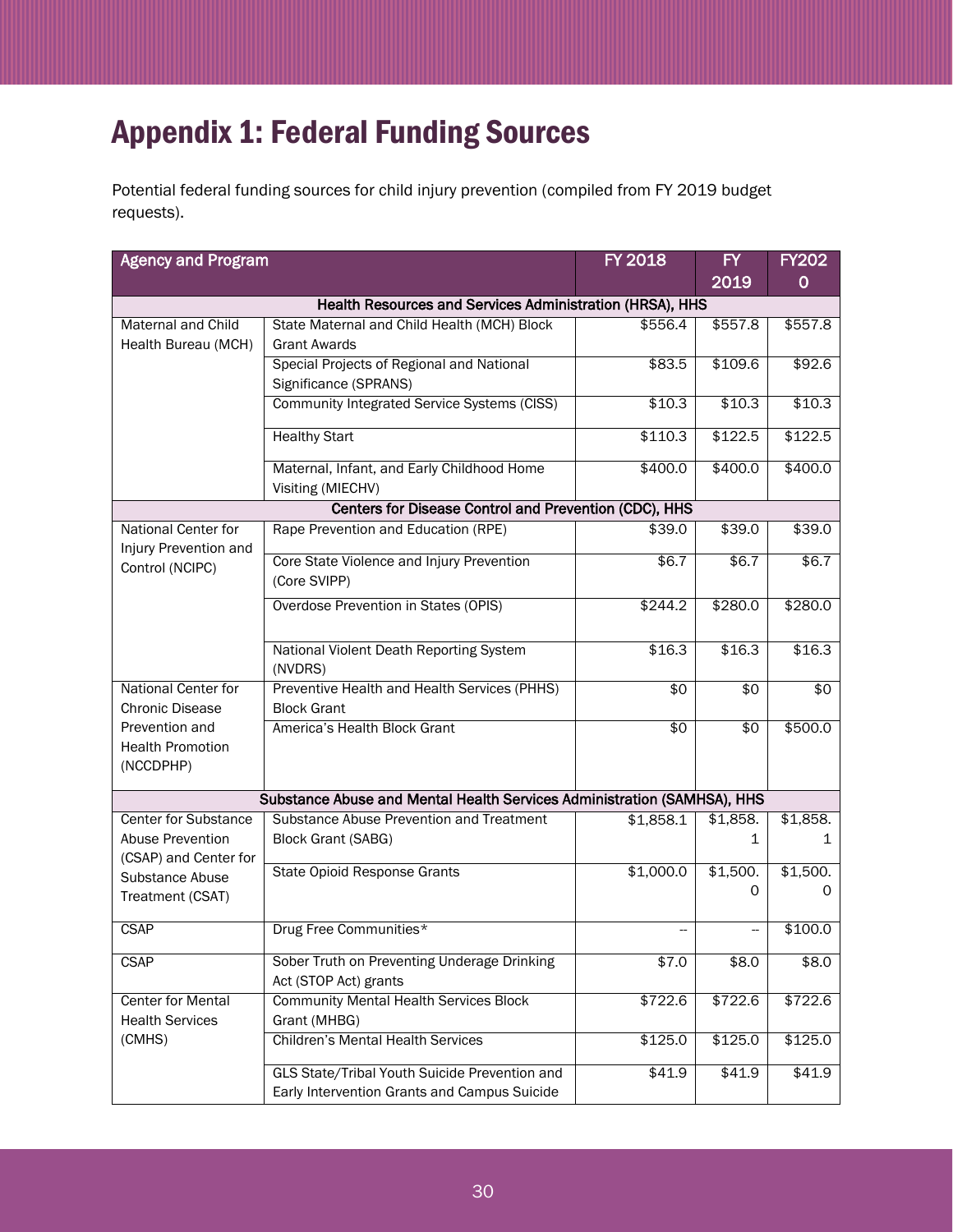| <b>Agency and Program</b>                                    |                                                           | <b>FY 2018</b> | $\overline{FY}$ | <b>FY202</b>      |  |  |
|--------------------------------------------------------------|-----------------------------------------------------------|----------------|-----------------|-------------------|--|--|
|                                                              |                                                           |                | 2019            | 0                 |  |  |
|                                                              | Prevention Program                                        |                |                 |                   |  |  |
|                                                              | Tribal Behavioral Health Grant (TBHG)                     | \$15.0         | \$20.0          | \$20.0            |  |  |
|                                                              |                                                           |                |                 |                   |  |  |
|                                                              | Administration for Children and Families (ACF), HHS       |                |                 |                   |  |  |
| <b>Family and Youth</b>                                      | <b>Family Violence Prevention and Services</b><br>\$137.8 |                | \$141.9         | \$141.9           |  |  |
| Services Bureau                                              | (FVPSA) formula grants to states and territories          |                |                 |                   |  |  |
| (FSYB)                                                       |                                                           |                |                 |                   |  |  |
| Children's Bureau                                            | <b>Community-Based Child Abuse Prevention</b>             | \$37.7         | \$37.7          | \$37.7            |  |  |
|                                                              | (CBCAP) formula grants                                    |                |                 |                   |  |  |
|                                                              | U.S. Department of Education (ED)                         |                |                 |                   |  |  |
| Office of Elementary                                         | <b>School Safety National Activities (including</b>       | \$90.0         | \$95.0          | \$200.0           |  |  |
| and Secondary                                                | School Safety formula grants and School                   |                |                 |                   |  |  |
| Education (OESE)                                             | Climate Transformation grant program)                     |                |                 |                   |  |  |
| <b>Office of Special</b>                                     | Grants for Infants and Families formula                   | \$470.0        | \$470.0         | \$470.0           |  |  |
| <b>Education and</b>                                         | program                                                   |                |                 |                   |  |  |
| Rehabilitative                                               |                                                           |                |                 |                   |  |  |
| Services (OSERS)                                             |                                                           |                |                 |                   |  |  |
|                                                              | U.S. Department of Justice (DOJ)                          |                |                 |                   |  |  |
| Office of Juvenile                                           | Title II B Formula Grants Program                         | \$60.0         | \$60.0          | \$58.0            |  |  |
| Justice and                                                  |                                                           |                |                 |                   |  |  |
| Delinquency                                                  | <b>STOP Violence Program</b>                              | \$75.0         | \$75.0          | \$100.0           |  |  |
| Prevention (OJJDP)                                           |                                                           |                |                 |                   |  |  |
| U.S. Department of Transportation (DOT)                      |                                                           |                |                 |                   |  |  |
| National Highway                                             | <b>State and Community Highway Safety Grants</b>          | \$250.6        | \$270.4         | \$279.8           |  |  |
| <b>Traffic Safety</b>                                        | (Section 402)                                             |                |                 |                   |  |  |
| Administration<br>National Priority Safety Programs (Section |                                                           | \$275.6        | \$283.0         | \$285.9           |  |  |
| (NHTSA)<br>405)                                              |                                                           |                |                 |                   |  |  |
|                                                              | <b>High Visibility Enforcement</b>                        | \$29.3         | \$30.2          | $\frac{1}{1}30.5$ |  |  |

\* Previously funded by Office of National Drug Control Policy

Dollar amounts are reported in millions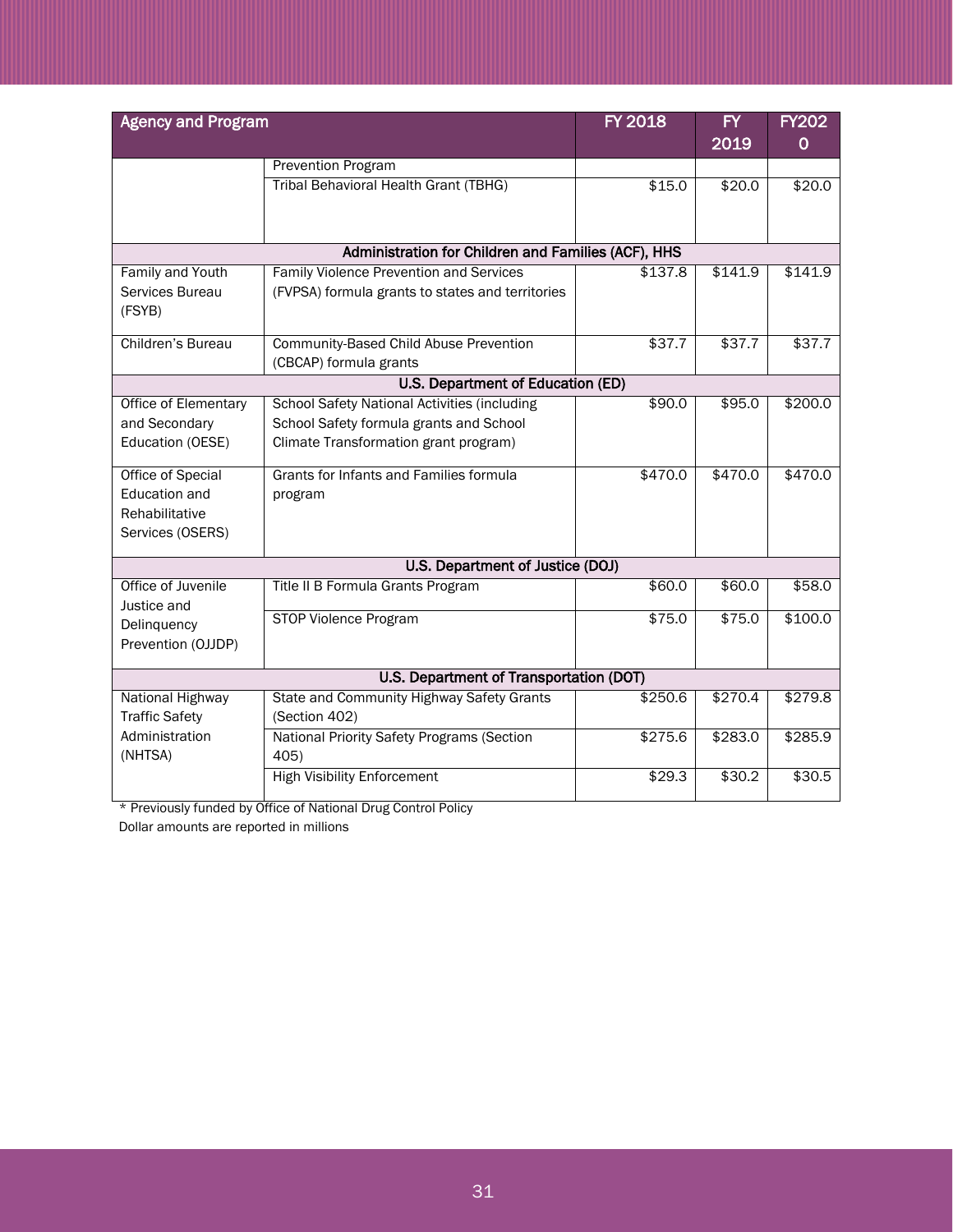# <span id="page-31-0"></span>Appendix 2: Select Foundations and Endowments

#### [Annie E. Casey Foundation](http://www.aecf.org/)

### Baltimore, MD [Grant information](https://www.aecf.org/about/grant-making/)

The foundation makes grants that help federal agencies, states, counties, cities and neighborhoods create more innovative, cost-effective responses to the issues that negatively affect children, such as poverty, unnecessary disconnection from family, and communities with limited access to opportunity. It supports initiatives in the United States that have significant potential to demonstrate innovative policy, service delivery, and community supports for disadvantaged children and families. It invites grantees to participate in these projects. Does not seek, accept, or fund unsolicited grant applications.

### [The California Endowment](http://www.calendow.org/)

# Los Angeles, CA

### [Funding opportunities](https://www.calendow.org/funding-opportunities/)

A not-for-profit, statewide foundation that works to make California a healthier place for all. Started in 1996 when Blue Cross of California acquired the for-profit subsidiary WellPoint Health Networks, the Endowment is now the largest private health foundation in the state. Programs include Building Healthy Communities at the neighborhood level and statewide awareness and engagement campaigns that impact millions of Californians. The Endowment awards single and multi-year grants and Direct Charitable Activity (DCA) contracts. Funding opportunities are by invitation only—no unsolicited proposals or letters of intent.

### [Conrad N. Hilton Foundation](https://www.hiltonfoundation.org/)

## Agoura Hills, CA [For grantseekers](https://www.hiltonfoundation.org/grants/grantseekers)

Started in 1944 by the man who started Hilton Hotels, the foundation provides funds to nonprofit organizations working to improve the lives of disadvantaged and vulnerable people throughout the world. One of the foundation's priority areas is the prevention of substance use among youth. The foundation does not accept unsolicited proposals.

### [David and Lucile Packard Foundation](https://www.packard.org/)

### Los Altos, CA [For grantseekers](https://www.packard.org/grants-and-investments/for-grantseekers)

This family foundation was established in 1964 by Lucile and David Packard, who built the technology company Hewlett-Packard. Its Children, Families, and Communities Program focuses on children's access to high-quality health care, children and youth development, the economic security of families, and the reduction of violence in homes. The program does not accept unsolicited proposals, but welcomes ideas for funding requests. Grants are made only for charitable, educational, or scientific purposes, primarily for tax-exempt charitable organizations in California and nationally.

### [Doris Duke Charitable Foundation](http://www.ddcf.org/)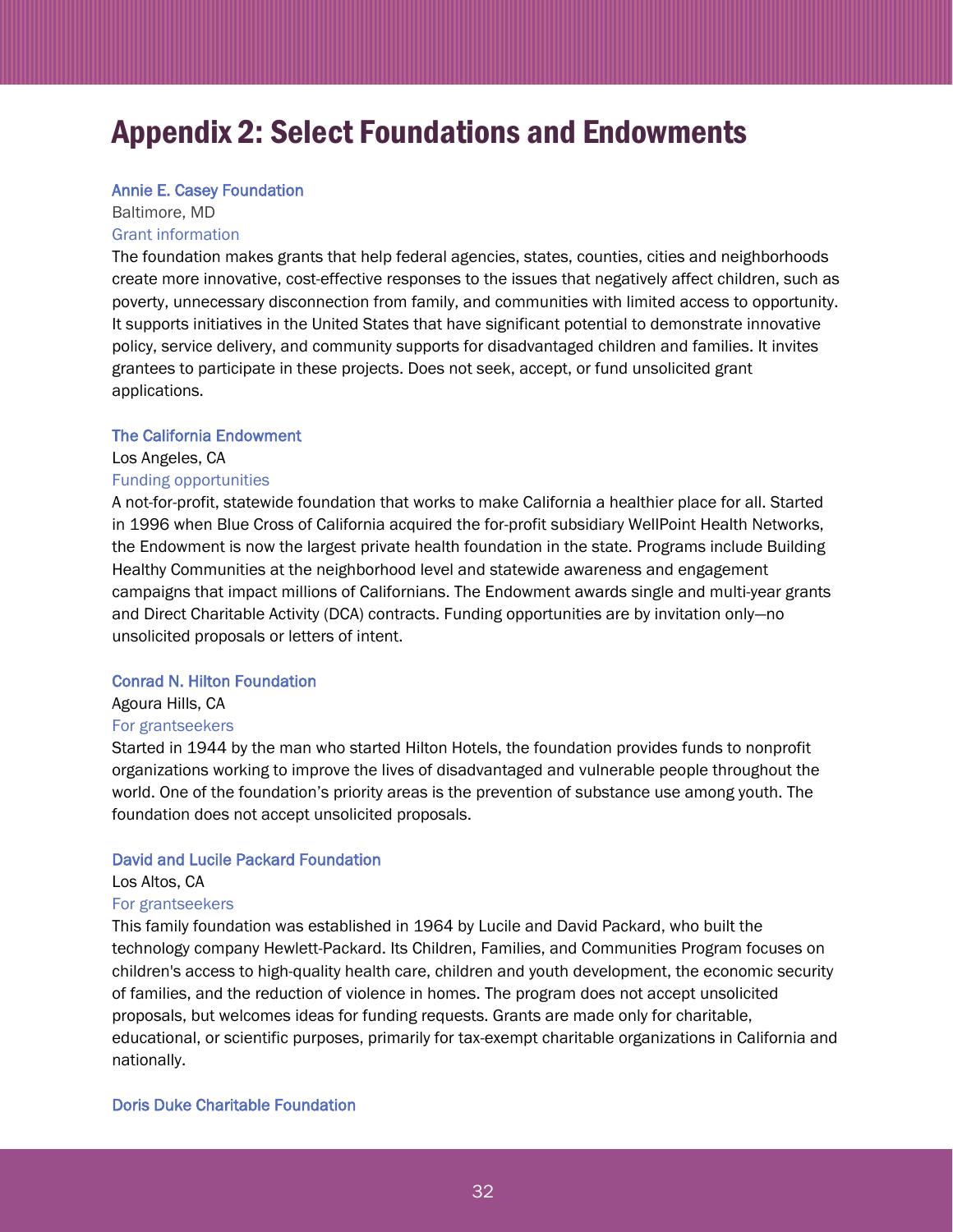### New York, NY [Grant-making process](https://www.ddcf.org/grants/grant-making-process-2/)

The Doris Duke Charitable Foundation (DDCF) supports four national grant-making programs, including the Child Well-being Program, which promotes children's healthy development and seeks to protect children from abuse and neglect. Criteria for support include: innovative approaches to preventing child abuse and neglect, youngest children (ages 0 to 6), and potentially replicable. The program awards grants to non-profit organizations in the United States by directly inviting them to submit proposals. Although the foundation does not consider unsolicited proposals, inquiries about future support for projects that fall within the program's grant-making strategies can be submitted through a letter of inquiry.

### [Edna McConnell Clark Foundation](http://www.emcf.org/)

New York, NY [For grantseekers](https://www.emcf.org/grantees/for-grantseekers/)

The foundation, which champions economically disadvantaged youth, funds two relevant initiatives: Blue Meridian Partners and PropelNext. Blue Meridian Partners, a collaboration of 12 philanthropic institutions and individuals, invests up to \$100-\$200 million to scale individual high-performing nonprofits poised to have a national impact on children and young people, ages 0-30. PropelNext helps promising nonprofits improve their collection and use of data to produce better outcomes for youth. Although the initiatives do not accept unsolicited proposals, interested organizations can complete an "Interest Survey."

### [Hearst Foundations](https://www.hearstfdn.org/)

New York, NY San Francisco, CA [Funding priorities](https://www.hearstfdn.org/funding-priorities/)

The foundations support well-established nonprofit organizations that address significant issues in four major areas—culture, education, health, and social service—and that primarily serve large demographic and/or geographic constituencies. Although the health area seems to focus primarily on treatment, the social service area could potentially be a good fit for child injury prevention efforts, as it includes youth development. The website also notes that, in limited cases, the foundations may fund organizations that focus on sexual abuse and substance abuse. Applications are accepted yearround from organizations operating in the United States with operating budgets under \$1 million.

## [John Rex Endowment](http://www.rexendowment.org/)

Raleigh, NC

### [Apply for a grant](https://www.johnrexendowment.org/apply-for-a-grant)

The John Rex Endowment is a local, private, grant making foundation in Raleigh (Wake County), NC, that provides programmatic and research funding in four areas: injury prevention; mental health, social and emotional well-being; healthy weight; and nonprofit capacity building. The Endowment supports three overarching strategies: building organizational capacity, shaping community policies and environments, and supporting system-level improvements. Recently awarded grants include a \$78,180 grant to Youth Thrive to support the development of a community-wide action plan aimed at preventing suicide and self-harm.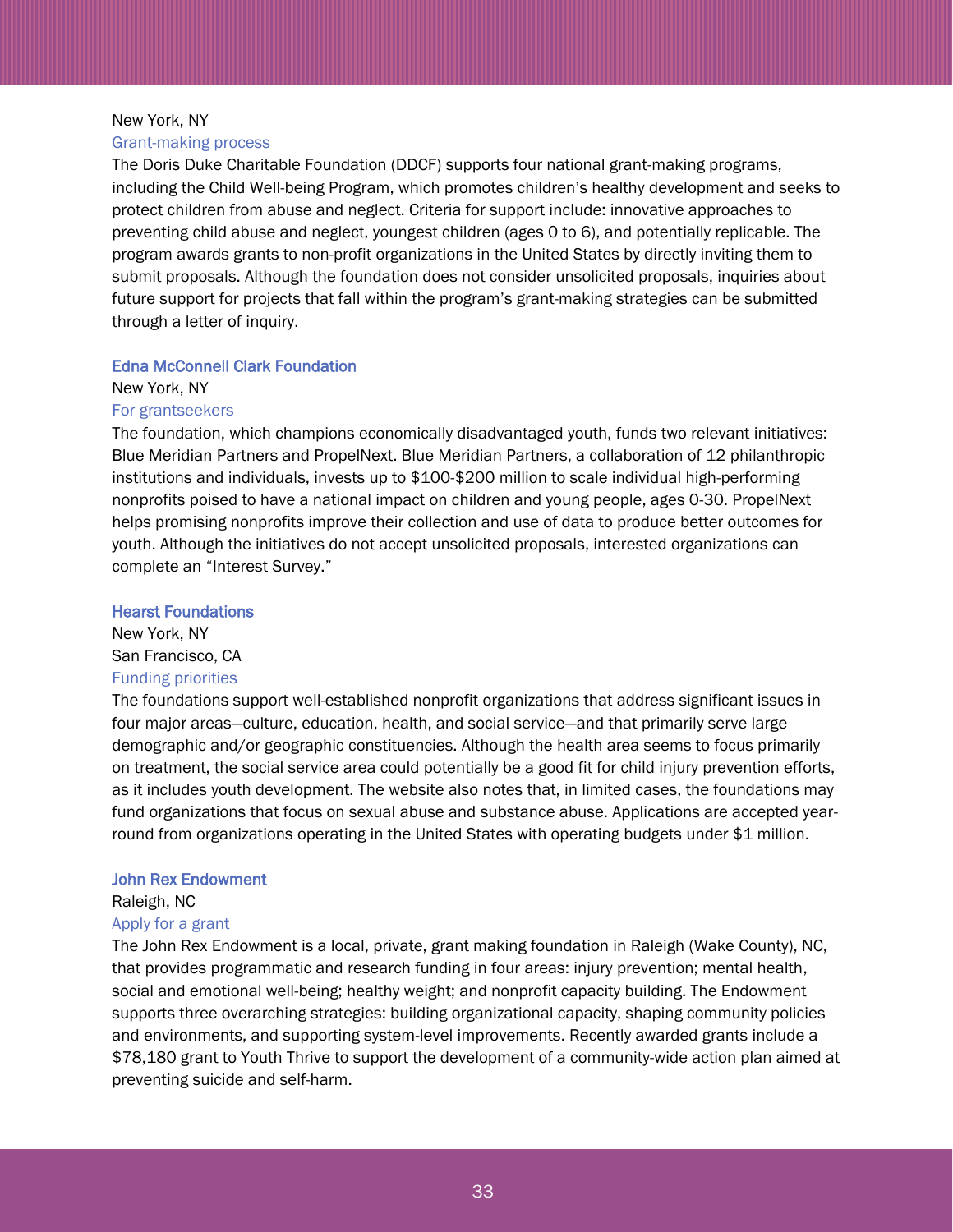### [National Alliance of Children's Trust and Prevention Funds](http://www.ctfalliance.org/)

### [State Children's Trust and Prevention Funds](https://ctfalliance.org/childrens-trust-funds/)

The Alliance is a membership organization that provides training, technical assistance and peer consulting opportunities to state Children's Trust and Prevention Funds and strengthens their efforts to prevent child abuse. Although practices differ from state to state, many trust funds use a grant application process to distribute funds. The website provides contact information for trust funds in every State as well as in D.C. and Puerto Rico.

### [Ounce of Prevention Fund of Florida](https://www.ounce.org/injuries.html)

### Tallahassee, FL

### [Funding criteria](https://www.ounce.org/funding.html)

This private, not-for-profit corporation was founded in 1989 as a research and demonstration laboratory for health and human service programs for Florida's at-risk children and their families. The organization identifies, funds, and tests innovative programs to improve the life outcomes of children, preserve and strengthen families and promote healthy behavior and functioning in society. It funds innovative, comprehensive, community-based, family-focused and culturally relevant programs that assure the physical, emotional, social, cognitive, cultural and spiritual development of children by strengthening and supporting the family. Programs focus on improving educational achievement, building strong families, and making communities drug-free.

### [Robert Wood Johnson Foundation](https://www.rwjf.org/)

### Princeton, NJ

#### [Grants and grant programs](https://www.rwjf.org/en/how-we-work/grants-and-grant-programs.html)

The Robert Wood Johnson Foundation (RWJF) is the nation's largest philanthropy dedicated solely to health. The foundation has four focus areas: healthy communities (includes health disparities); healthy children, healthy weight (includes early childhood development, family and social support, and mental and emotional well-being); health systems (includes health care quality and public and community health), and leadership for better health. Grants and grant programs have three major aims: discover and explore, spread model interventions, and conduct research and evaluation. Funded activities include planning and demonstration projects, research and evaluations, learning networks and communities, community engagement and coalition-building, and technical assistance. These activities are carried out in the United States primarily by public agencies, universities, and 501(c) non-profit organizations.

### [William T. Grant Foundation](http://wtgrantfoundation.org/)

### New York, NY

### **[Grants](http://wtgrantfoundation.org/grants)**

The foundation is dedicated to facilitating a better understanding of how children and youth develop and thrive. Among the grants it funds are two programs relevant to child injury prevention. The Youth Service Improvement Grants provides funding to community-based organizations in New York City to support specific, standalone projects that enhance services for children and youth ages 5 to 25 years. The Institutional Challenge Grant encourages research institutions to build sustained research-practice partnerships with public agencies or nonprofit organizations in order to reduce inequality in youth outcomes. Applications are welcome from partnerships in youth-serving areas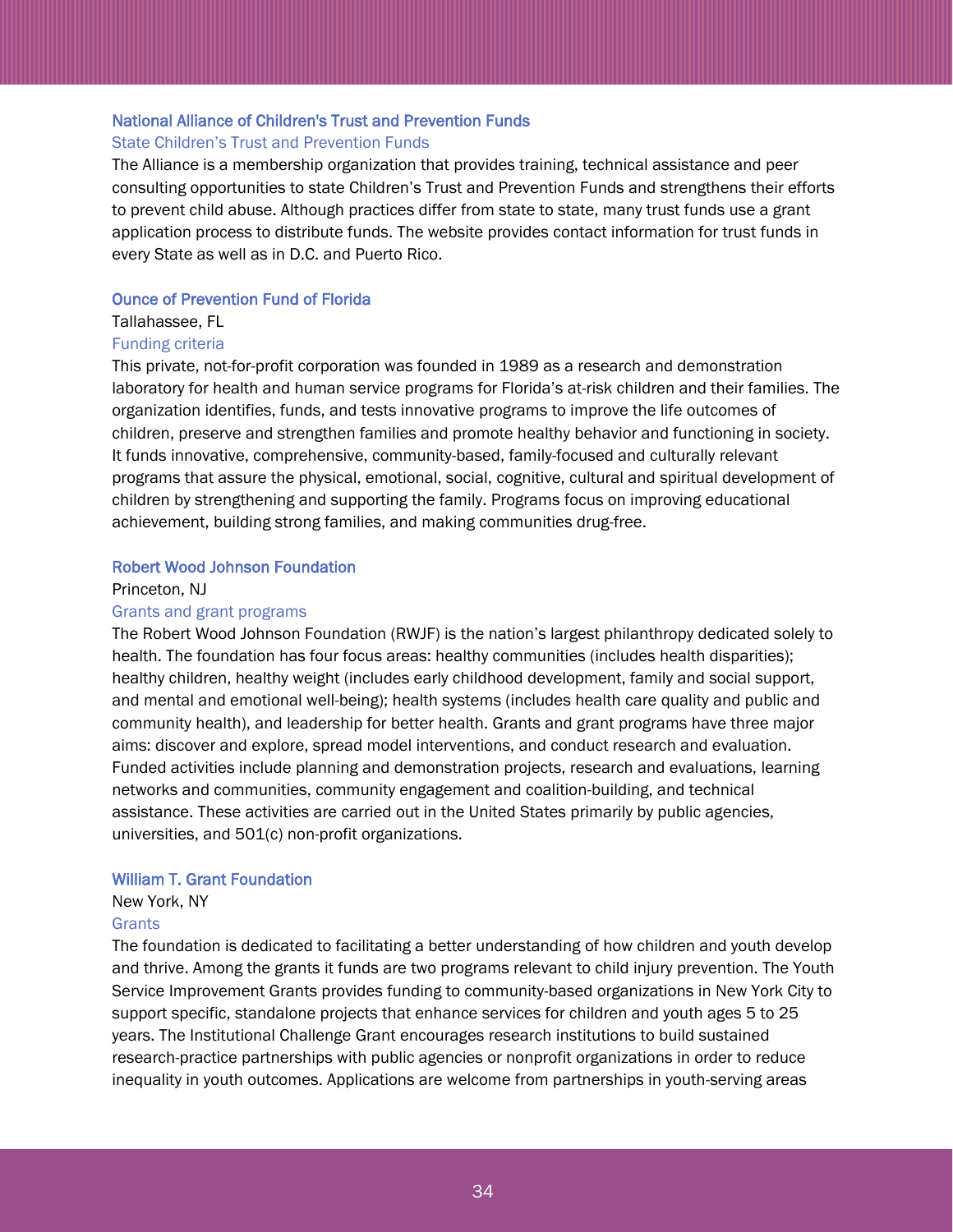such as education, justice, child welfare, mental health, immigration, and workforce development not only in New York but from across the country.

#### [W. K. Kellogg Foundation](https://www.wkkf.org/)

# Battle Creek, MI

# [For grantseekers](https://www.wkkf.org/grantseekers)

Founded in 1930, the foundation is one of the largest philanthropic foundations in the United States. WKKF offers grants in five areas: educated kids, healthy kids, secure families, racial equity, and civic engagement. Embedded in all of its work is a commitment to advancing racial equity, to developing leaders, and to engaging communities in solving their own problems. Two-thirds of the foundation's grantmaking is concentrated in four states—Michigan, Mississippi, New Mexico, New Orleans—along with Mexico and Haiti. Funded grants in the "healthy kids" area include a public-private partnership aimed at transforming Chicago schoolyards into safe places for students, families, and the community; a project mobilizing "unexpected messengers" of Michigan law enforcement, military, business, and faith-based organizations to advocate for policy to promote the education, health, and well-being of vulnerable children; and an effort aimed at reducing black infant mortality by supporting the National Birth Equity Collaborative Campaign for Black Babies.